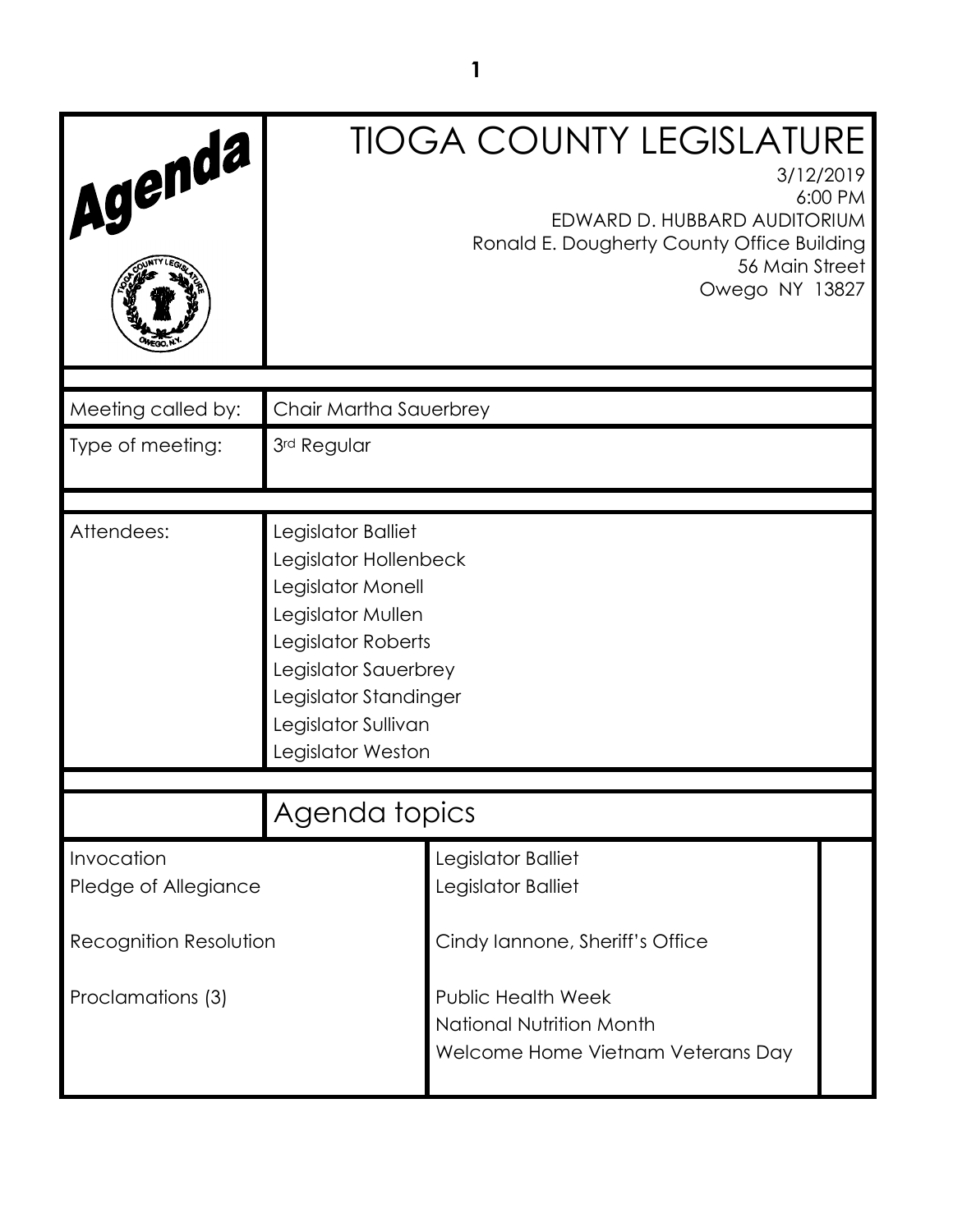| STATE OF THE COUNTY ADDRESS 2018               |                  |                                                                                                                                                                     |
|------------------------------------------------|------------------|---------------------------------------------------------------------------------------------------------------------------------------------------------------------|
| Privilege of the Floor                         |                  |                                                                                                                                                                     |
|                                                |                  |                                                                                                                                                                     |
|                                                |                  |                                                                                                                                                                     |
| Approval of Minutes                            |                  | February 12 and 21, 2019                                                                                                                                            |
|                                                |                  |                                                                                                                                                                     |
| <b>Petitions, Communications &amp; Notices</b> |                  |                                                                                                                                                                     |
| Appointments/Reappointments                    |                  |                                                                                                                                                                     |
| <b>Reports Standing Committees</b>             |                  |                                                                                                                                                                     |
| <b>RESOLUTIONS:</b>                            |                  |                                                                                                                                                                     |
|                                                |                  | 1. Appropriation of Funds Hazardous Materials Emergency<br>Preparedness (HMEP18) Modify 2019 Budget Emergency                                                       |
|                                                | Services         |                                                                                                                                                                     |
|                                                |                  | 2. Authorize Acceptance of a 2019 NYS PTS Grant (PTS-2019-                                                                                                          |
|                                                |                  | Tioga Co So-00171-(054), appropriate funds and amend 2019                                                                                                           |
|                                                | Sheriff's Budget |                                                                                                                                                                     |
|                                                |                  | 3. Amend Budget & Appropriate Funds Public Health                                                                                                                   |
|                                                |                  | 4. Amend Budget & Appropriate Funds Public Health                                                                                                                   |
|                                                |                  | 5. Amend Budget & Appropriate Funds Public Health                                                                                                                   |
|                                                |                  | 6. Appropriate Funds and Modify 2019 Budget                                                                                                                         |
|                                                |                  | 7. Accept Indigent Legal Services Award and Amend Budget                                                                                                            |
|                                                |                  | 8. Award 2018 Emergency Management Planning Grant<br>(EMPG18) Emergency Services                                                                                    |
|                                                |                  | 9. Authorize Increase in Administering Mortgage Tax by the<br>Tioga County Clerk as approved by New York State<br>Department of Taxation and Finance                |
|                                                |                  | 10. Amend Resolution Nos. 52-19, 53-19, & 54-19 Erroneous<br>Assessments Town of Newark Valley                                                                      |
|                                                |                  | 11. Appoint Member Board of Ethics                                                                                                                                  |
|                                                |                  | 12. Appoint Members to Traffic Safety Board                                                                                                                         |
|                                                |                  | 13. Appoint Member Critical Incident Stress Debriefing Team                                                                                                         |
|                                                |                  | 14. Resolution Appointing New Member to Community Services                                                                                                          |
|                                                | <b>Board</b>     |                                                                                                                                                                     |
|                                                |                  | 15. Appoint At-Large Member to the STERPDB Regional Board                                                                                                           |
|                                                |                  | 16. Resolution Opposing Reproductive Health Act                                                                                                                     |
|                                                |                  | 17. Resolution Opposing the Proposed and Amended 2020<br>Executive State Budget impacting aid and incentives to<br>municipalities and state cost shifts to counties |
|                                                |                  | 18. Authorize Tioga County Sustainability Manager to facilitate<br>Tioga County's first plastic free day                                                            |
|                                                | <b>Districts</b> | 19. Authorize 2019 Requests for Inclusion of Lands in Agricultural                                                                                                  |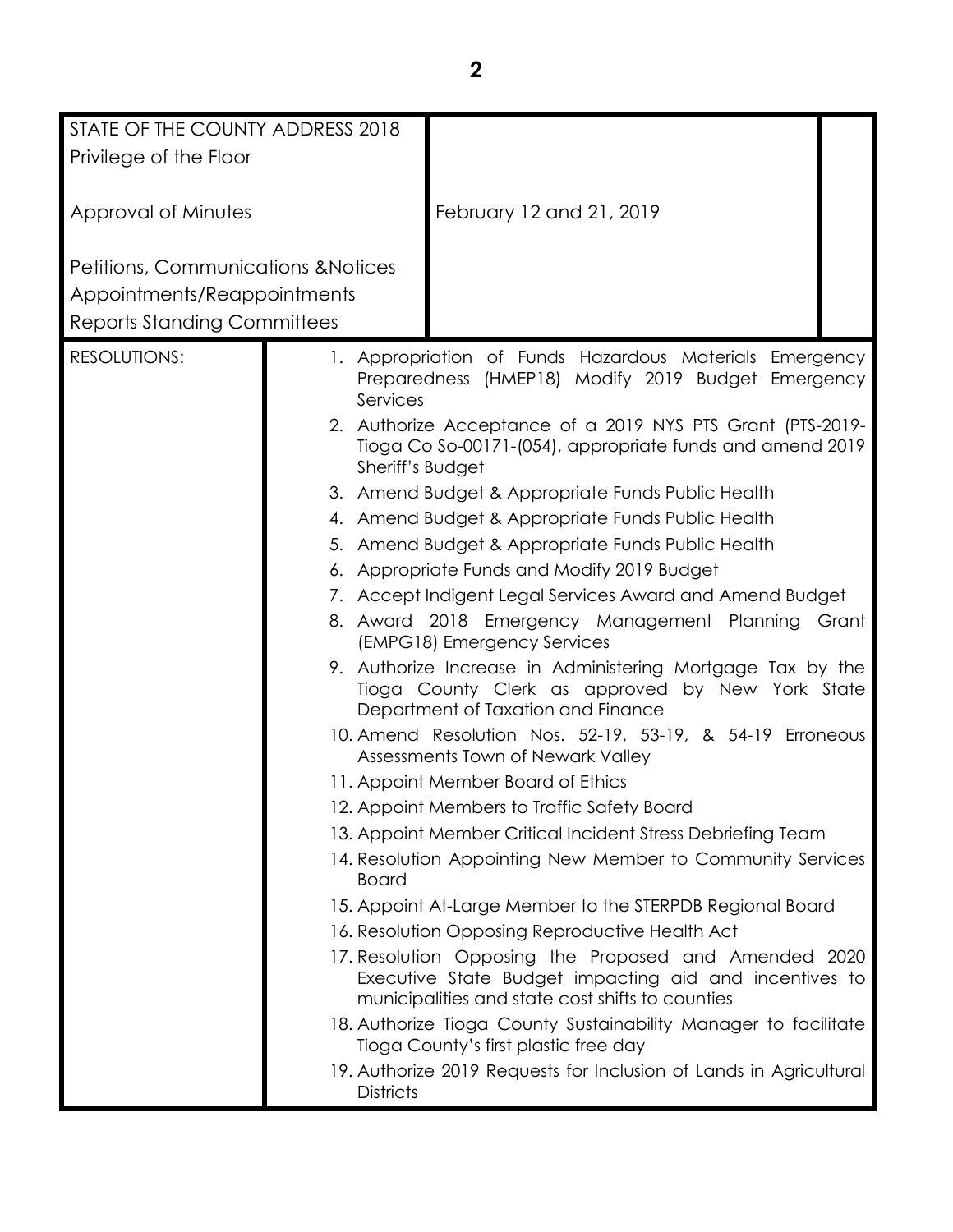| 20. Contract Renewal - COTT Systems, Inc.                                                                                                                                                              |
|--------------------------------------------------------------------------------------------------------------------------------------------------------------------------------------------------------|
| 21. Authorizing Legislative Chair Signature on NY Owego I, LLC,<br>an affiliate of Delaware River Solar, LLC, Payment in Lieu of<br>Tax Agreement                                                      |
| 22. Award Design Services to Hunt Engineers for Halsey Valley<br>Road Bridge                                                                                                                           |
| 23. Authorizing the Implementation and Funding of 100% of the<br>costs of a transportation project which may be eligible for<br>Federal Aid and/or State Aid, or reimbursement from Bridge<br>NY Funds |
| 24. Create Two (2), Full-Time Temporary Construction Inspector<br><b>Positions Public Works</b>                                                                                                        |
| 25. Authorize to create and fill one (1) temporary, full-time<br>Public Health Nurse Public Health Department                                                                                          |
| 26. Authorize to create and file one part-time Public Health<br>Nurse and Abolish one part-time Registered Professional<br>Nurse Public Health Department                                              |
| 27. Authorize out of title pay Public Health Department                                                                                                                                                |
| 28. Retitle and Amend Classifications within Probation Series<br>Personnel Department                                                                                                                  |
| 29. Funding and Reclassification of Position<br>Economic<br>Development & Planning                                                                                                                     |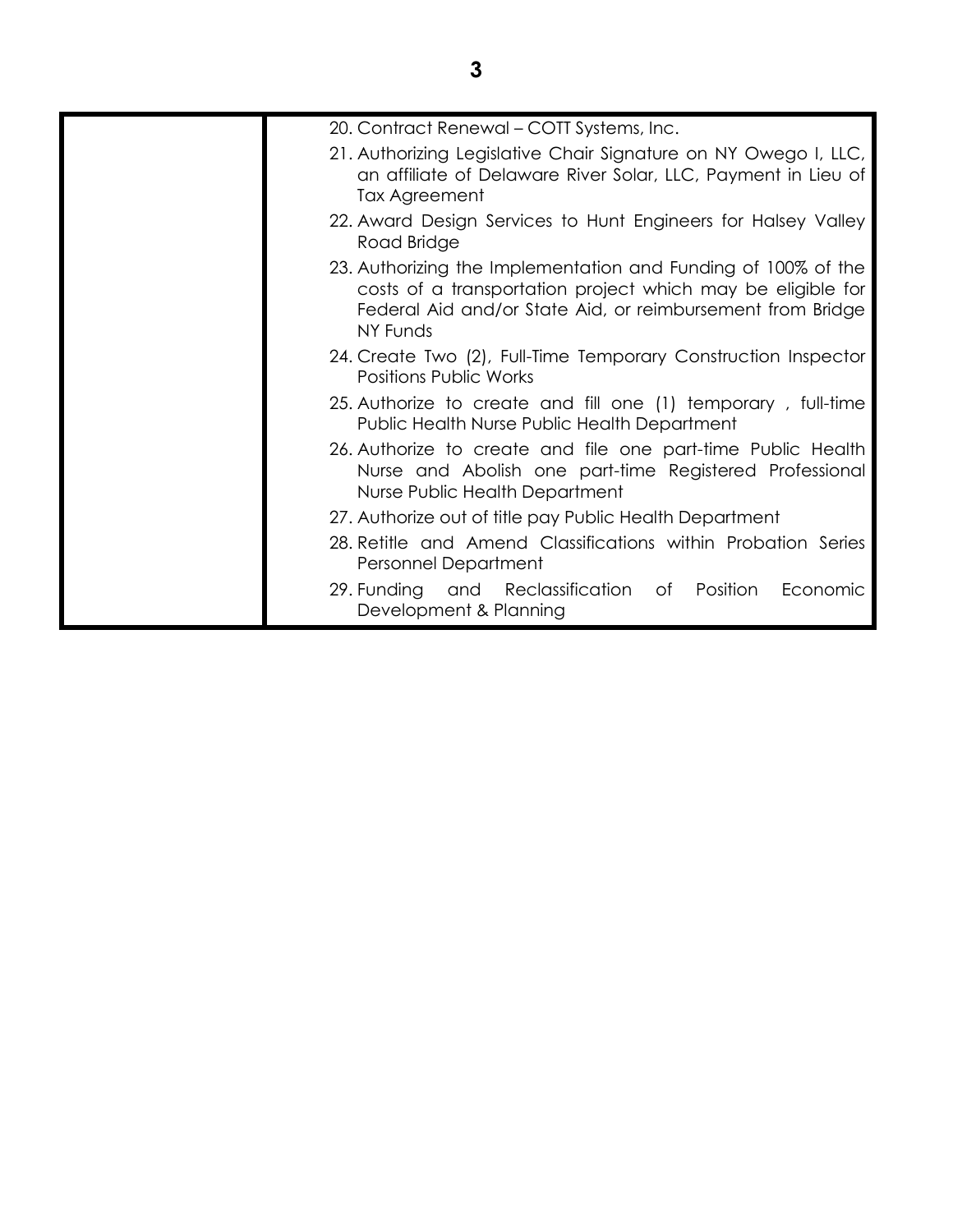REFERRING TO: PUBLIC SAFETY COMMITTEE

RESOLUTION NO. -19 RESOLUTION RECOGNIZING CINDY IANNONE'S 18 YEARS OF DEDICATED SERVICE TO TIOGA COUNTY

WHEREAS: Cindy Iannone was appointed as a Corrections Officer on 8/12/00; and

**4**

WHEREAS: Cindy Iannone has been dedicated and loyal in the performance of her duties and responsibilities during the past 18 years to Tioga County, thereby earning the respect of her colleagues and peers throughout Tioga County; and

WHEREAS: Cindy Iannone will retire from the Tioga County Sheriff's Office on February 28, 2019; therefore be it

RESOLVED: That the Tioga County Legislature, on its own behalf, as well as on behalf of the citizens of Tioga County, express sincere gratitude to Cindy Iannone for her more than 18 years of dedicated and loyal service to the residents of Tioga County; and be it further

RESOLVED: That this resolution be spread upon the minutes of this meeting and a certified copy be presented to this outstanding employee, Cindy Iannone.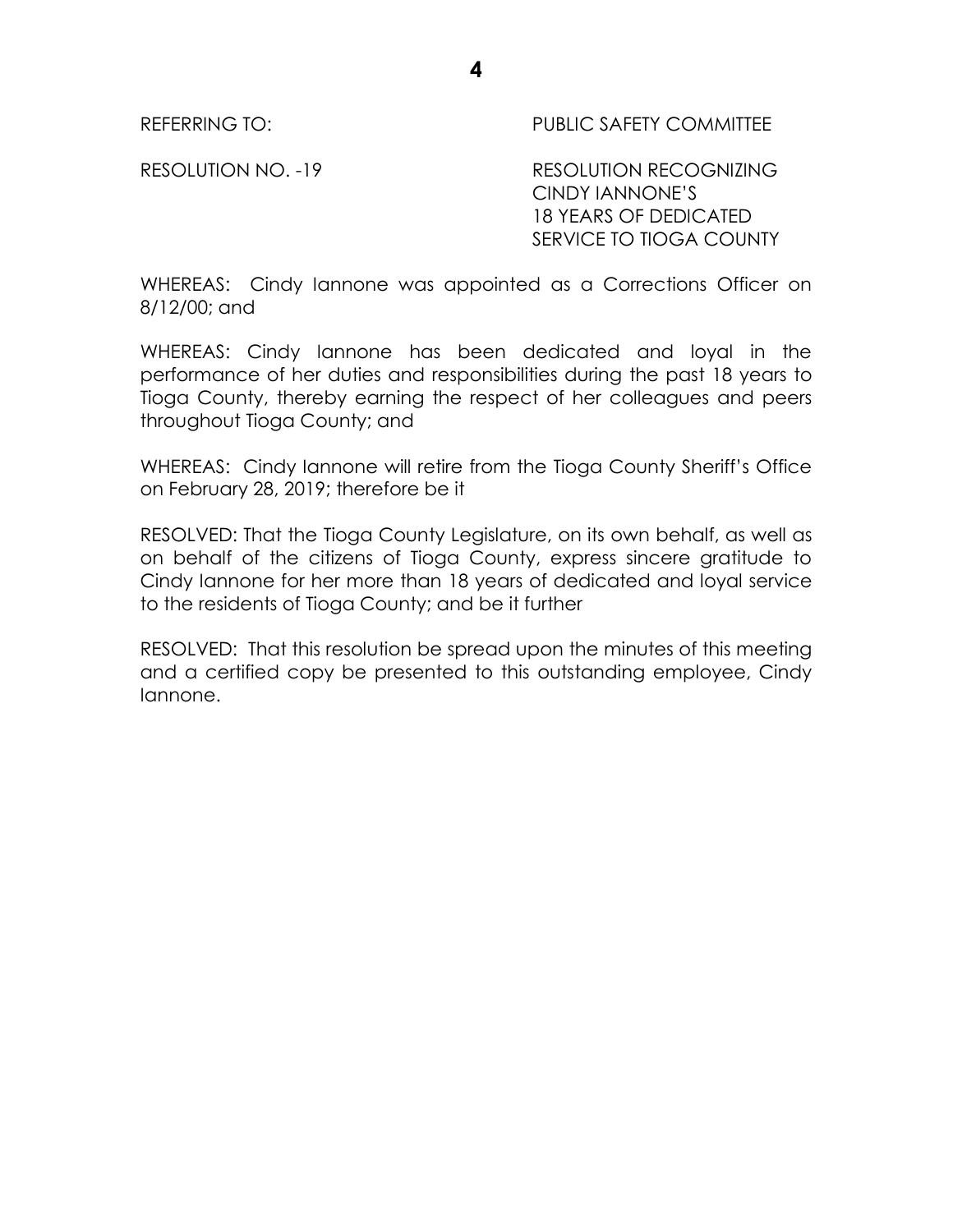#### County of Tioga EXECUTIVE PROCLAMATION

WHEREAS: The people of Tioga County benefit every day from the efforts of the public health workforce when eating at restaurants, drinking tap water, and learning about prevention of diseases; and

WHEREAS: Public health activities protect Tioga County residents from infectious and chronic diseases, environmental and workplace hazards, unintentional injuries and violence; and

WHEREAS: Educating people about the benefits of healthy behaviors is an essential element in attaining good health and preventing premature illness and death; and

WHEREAS: Public health efforts alone cannot accomplish the goal of a healthier Tioga without cooperation and partnership with communities and individuals; and

WHEREAS: Each of us needs to do our part by taking personal responsibility to improve behaviors by not using tobacco, making time for regular, safe physical activity and eating more fruits and vegetables in order to prevent disease; and

WHEREAS: National Public Health Week provides an opportunity for our county to learn about public health concerns and success stories that are vital to healthy communities, such as immunizing against infectious disease, maintaining good nutritional standards, ensuring safe living conditions, preventing lead poisoning and providing good prenatal care; and

WHEREAS: The residents of Tioga County recognize the essential role public health plays in their everyday lives; therefore

THE TIOGA COUNTY LEGISLATURE does hereby proclaim the week of April  $1 - 72019$  as

#### PUBLIC HEALTH WEEK

And urges all residents to take steps to educate themselves, their families, and the community about the role of public health in our community.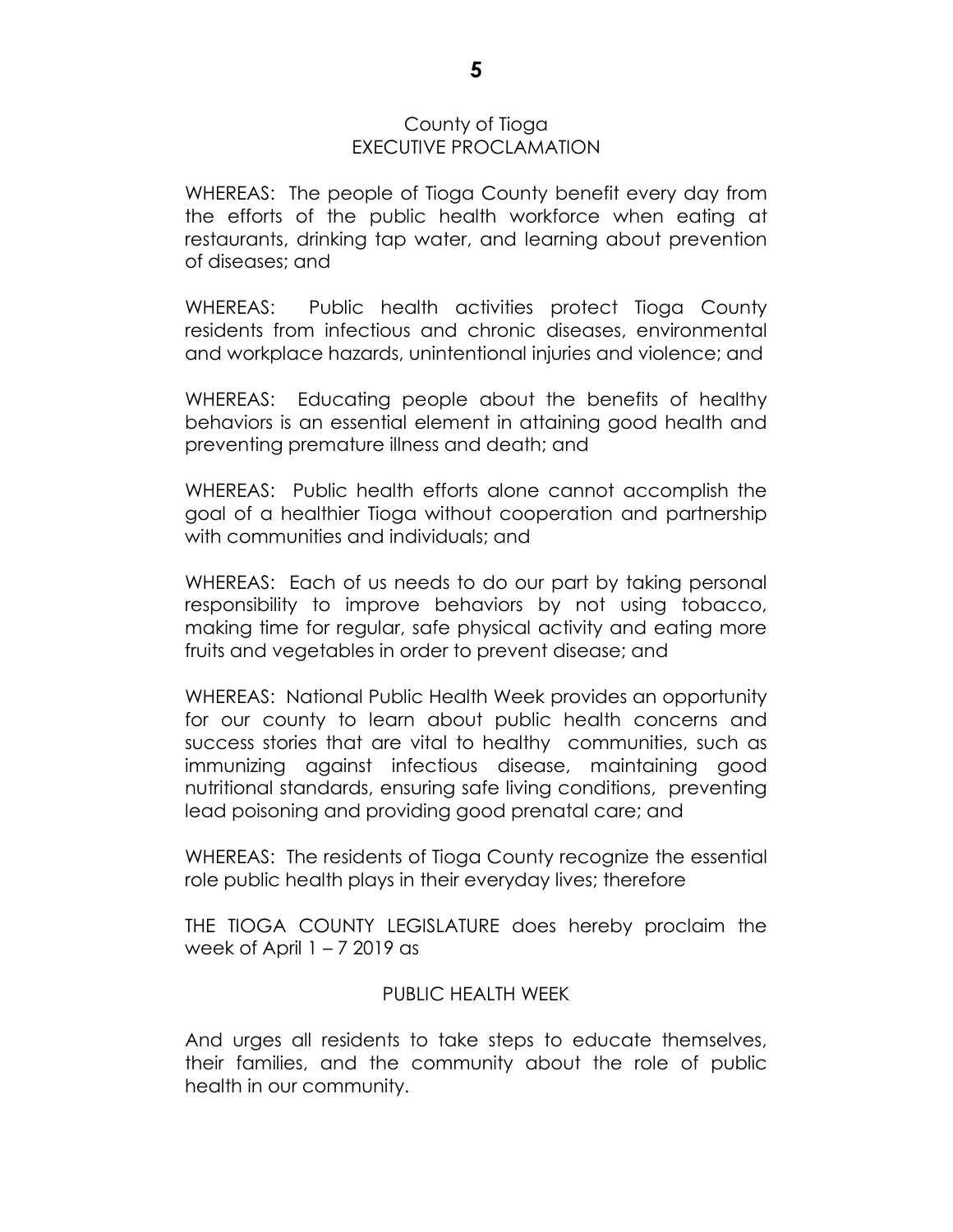#### County of Tioga EXECUTIVE PROCLAMATION

WHEREAS: National Nutrition Month is an annual nutrition education and information campaign created by the Academy of Nutrition and Dietetics; and

WHEREAS: The type, quality, and amount of food that individuals consume daily plays a vital role in their overall health and physical fitness; and

WHEREAS: Data shows that nearly 30% of Tioga County residents report eating fruit less than one time per day; and

WHEREAS: There are key messages for everyone regarding their health and nutrition:

- Choose foods and drinks that regularly include a variety from all of the food groups, whether at or away from home.
- Be mindful of portion sizes. Eat and drink the amount that's right for you, as MyPlate encourages us to do.
- Keep it simple. Eating right doesn't have to be complicated.
- Reduce food waste by considering the foods you have on hand before buying more at the store.
- Find activities that you enjoy and be physically active most days of the week.
- Consult nutrition experts, if possible, for sound, easy-to-follow personalized nutrition advice to meet your lifestyle, preferences and health-related needs.

WHEREAS: During National Nutrition Month, help the Academy and Tioga County Public Health achieve its vision of a world where all people thrive through the transformative power of food and nutrition; therefore

THE TIOGA COUNTY LEGISLATURE does hereby Proclaim and designate the month of March 2019 as:

#### National Nutrition Month

and encourages Tioga County residents to make informed food choices and develop sound eating and physical activity habits.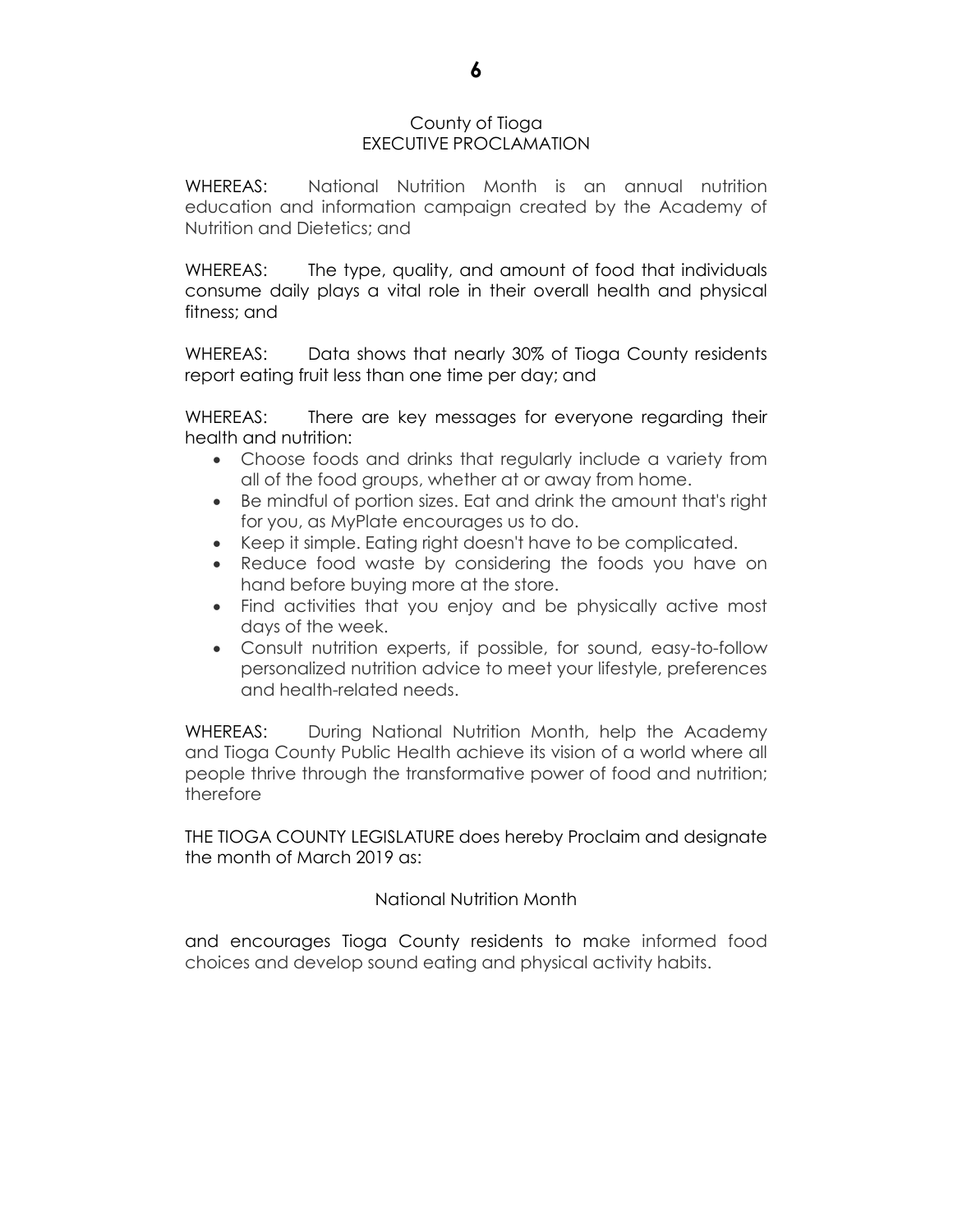#### PROCLAMATION WELCOME HOME VIETNAM VETERANS DAY

WHEREAS: March 29, 2019 is National Vietnam War Veterans Day; and

WHEREAS: More than 9 million men and women served during the Vietnam War with 2.7 million serving in Vietnam itself, and with 58,272 giving the ultimate sacrifice for their Country. Tioga County has 4,623 veterans living here in Tioga County, many of whom are Vietnam Era veterans; and

WHEREAS: To recognize their service and sacrifice and the failure of our nation to offer them proper respect and gratitude when they returned home at the end of the Vietnam War; therefore

THE TIOGA COUNTY LEGISLATURE does hereby proclaim

March 29, 2019 as "Welcome Home Vietnam Veterans Day" in Tioga County

and encourages Tioga County citizens to honor Vietnam War Veterans Day in appreciation of our Tioga County Veterans who have served.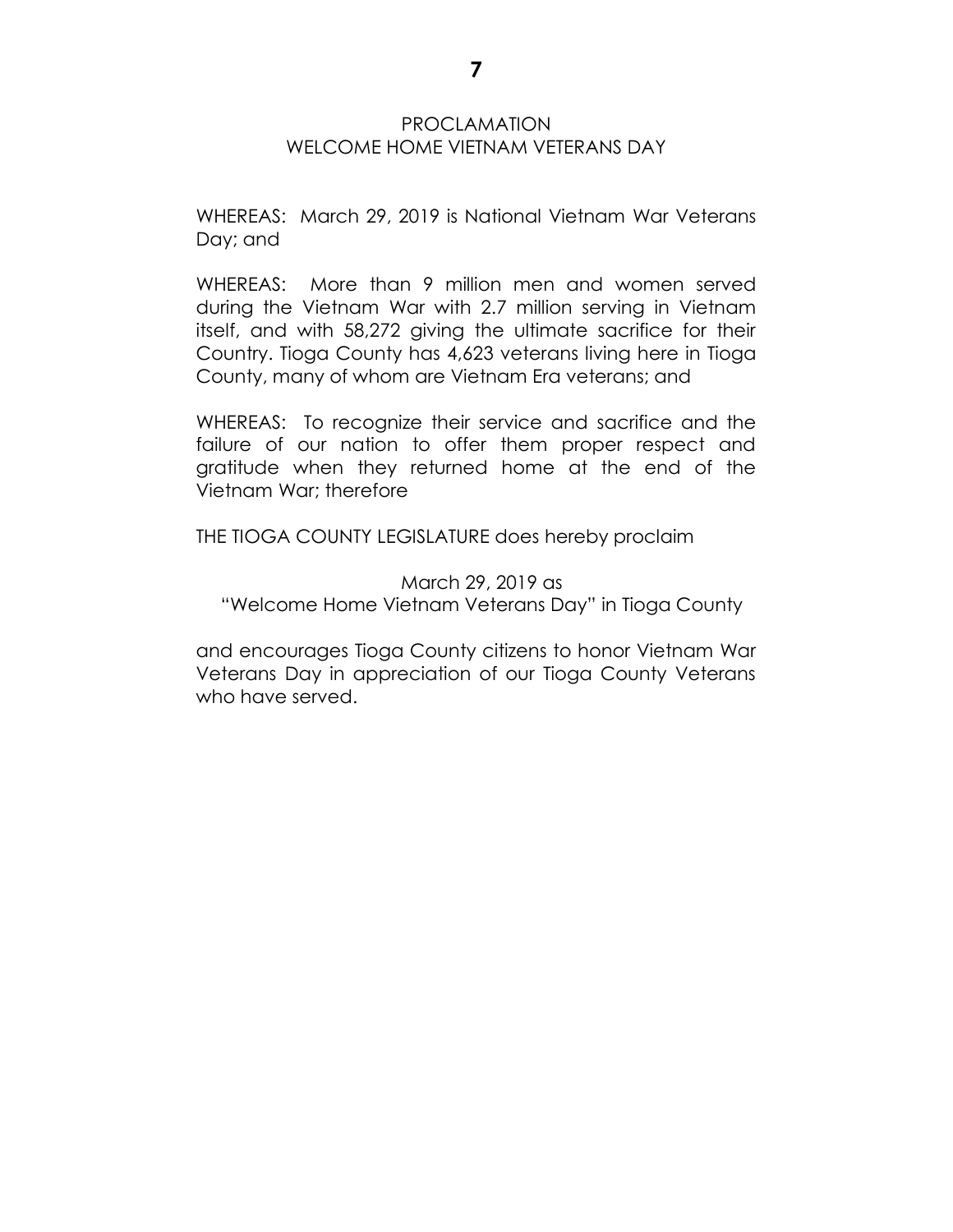# REFERRED TO: PUBLIC SAFETY COMMITTEE FINANCE COMMITTEE

RESOLUTION NO. -19 APPROPRIATION OF FUNDS HAZARDOUS MATERIALS EMERGENCY PREPAREDNESS (HMEP18) MODIFY 2019 BUDGET EMERGENCY SERVICES

WHEREAS: The New York State Division of Homeland Security and Emergency Services (DHSES) has been awarded a grant of \$6,465. 20% of this grant will be county share (\$1,293); and

WHEREAS: The grant will be used for emergency management planning; and

WHEREAS: Appropriation of funds requires legislative approval; therefore be it

RESOLVED: That the 2018 Hazardous Materials Emergency Preparedness (HMEP18) be appropriated as follows:

| A3360.433567 HME18 | DHSES State Aid             | \$5,172 |
|--------------------|-----------------------------|---------|
| A3360.540140 HME18 | <b>Contracting Services</b> | \$6,465 |

And be it further

RESOLVED: That the 2019 Emergency Services budget be modified to reflect the above changes.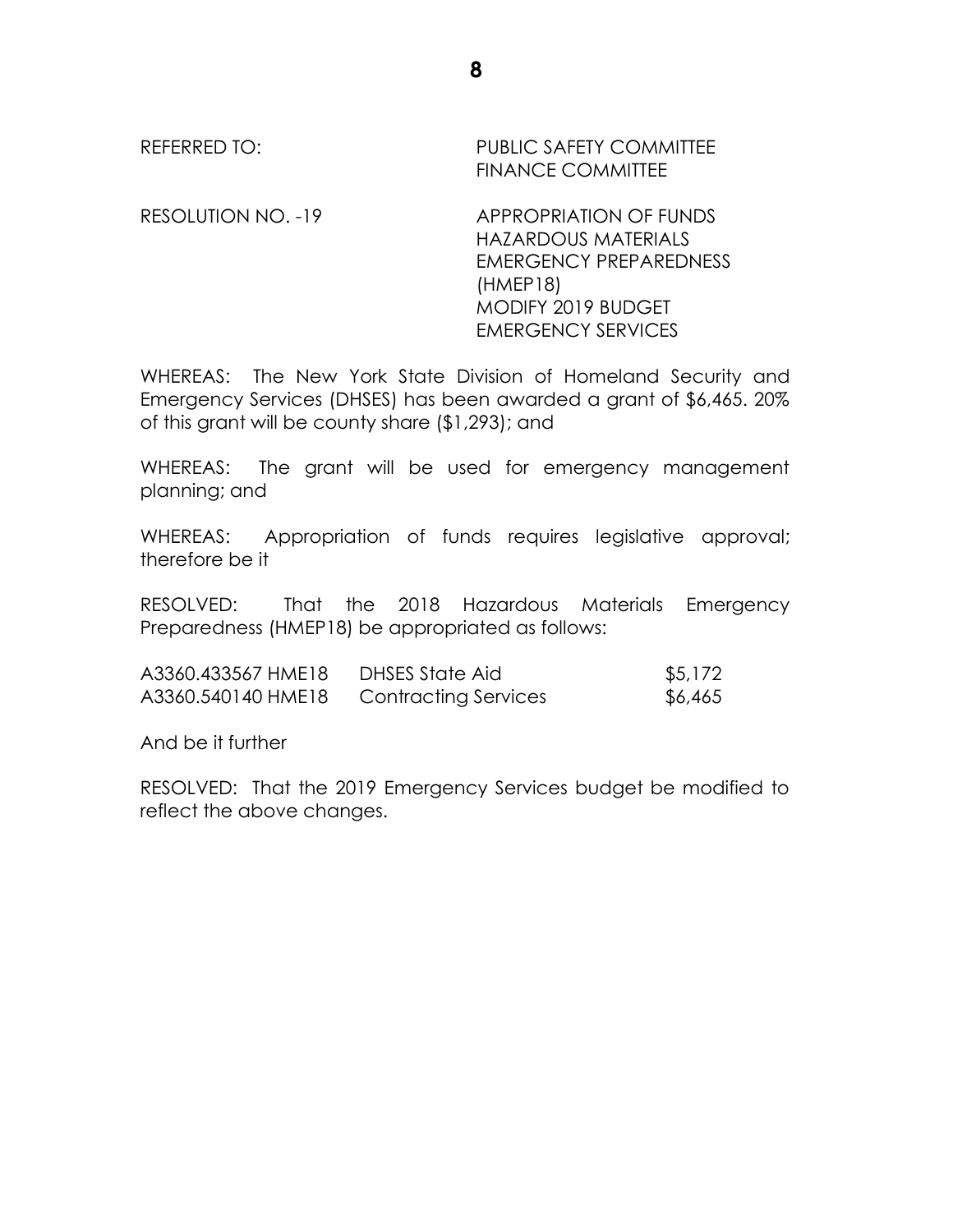#### REFERRED TO: PUBLIC SAFETY COMMITTEE FINANCE COMMITTEE

RESOLUTION NO. -19 AUTHORIZE ACCEPTANCE OF A 2019 NYS PTS GRANT (PTS-2019-Tioga Co So-00171- (054), APPROPRIATE FUNDS AND AMEND 2019 SHERIFF'S BUDGET

WHEREAS: The Sheriff applied and was awarded a NYS PTS (Police Traffic Services) (PTS-2019-Tioga Co So-00171-(054) in the amount of \$18,675; and

WHEREAS: This funding must accepted and appropriated; therefore be it

RESOLVED: That the Tioga County Legislature authorizes the acceptance of this award; and be it further

RESOLVED: That the 2019 budget be modified and funds be appropriated to the following accounts:

Expense Account: A3110.510030 Sheriff – Overtime/Other

Revenue Account: A3110.433900 Sheriff -State Aid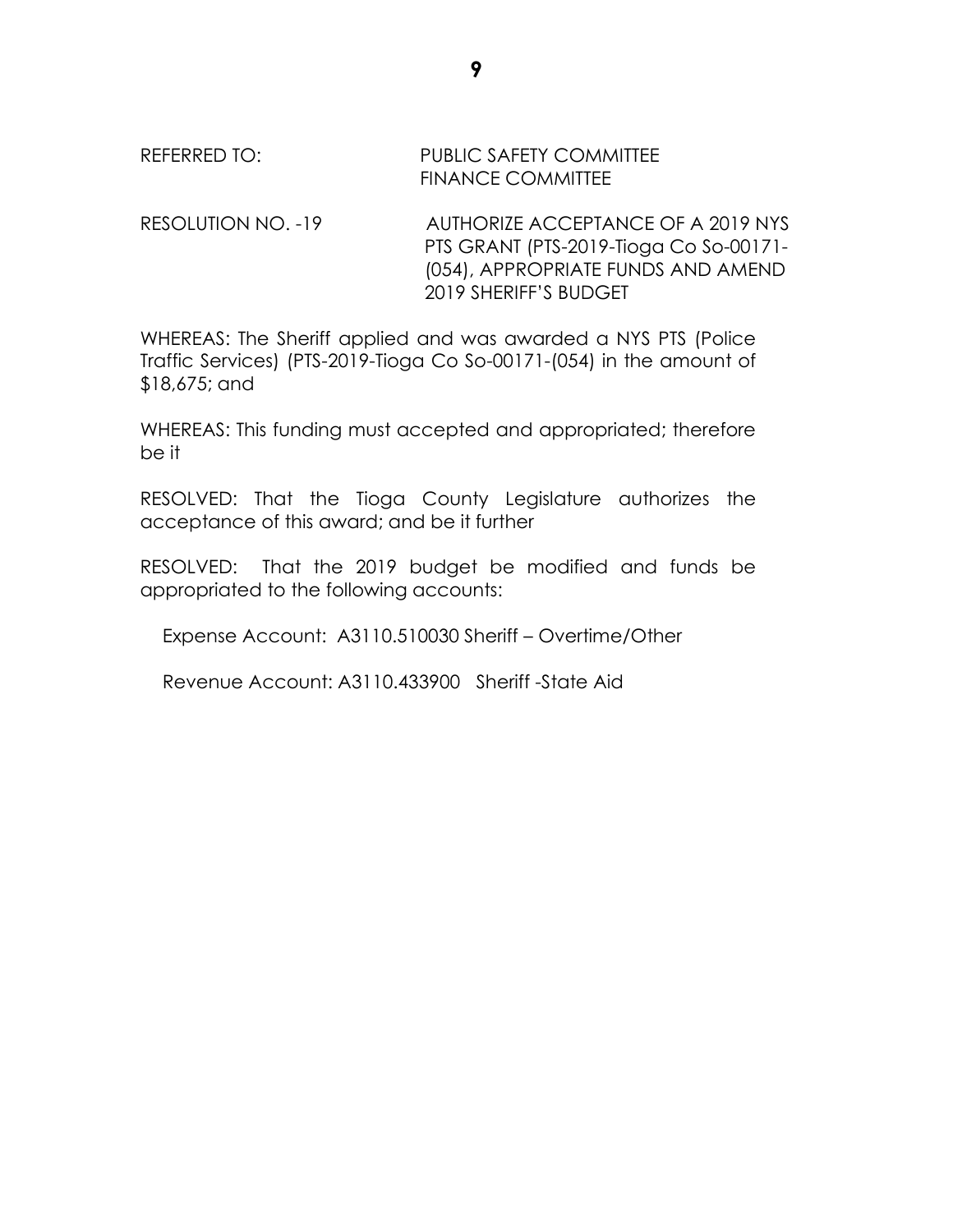REFERRED TO: HEALTH & HUMAN SERVICES COMMITTEE FINANCE COMMITTEE

RESOLUTION NO. -19 AMEND BUDGET & APPROPRIATE FUNDS PUBLIC HEALTH

WHEREAS: Tioga County Public Health has been awarded funding from Visions Federal Credit Union; and

WHEREAS: The funding is designated for Car Seats for qualified Tioga County residents; and

WHEREAS: Amending of Budget and Appropriation of Funds requires Legislative approval; therefore be it

RESOLVED: That funding be appropriated as follows:

From: A4053 422800 Public Health: Local Grants \$ 1,500

To: A4053 540640 Primary & Preventive: Supplies \$ 1,500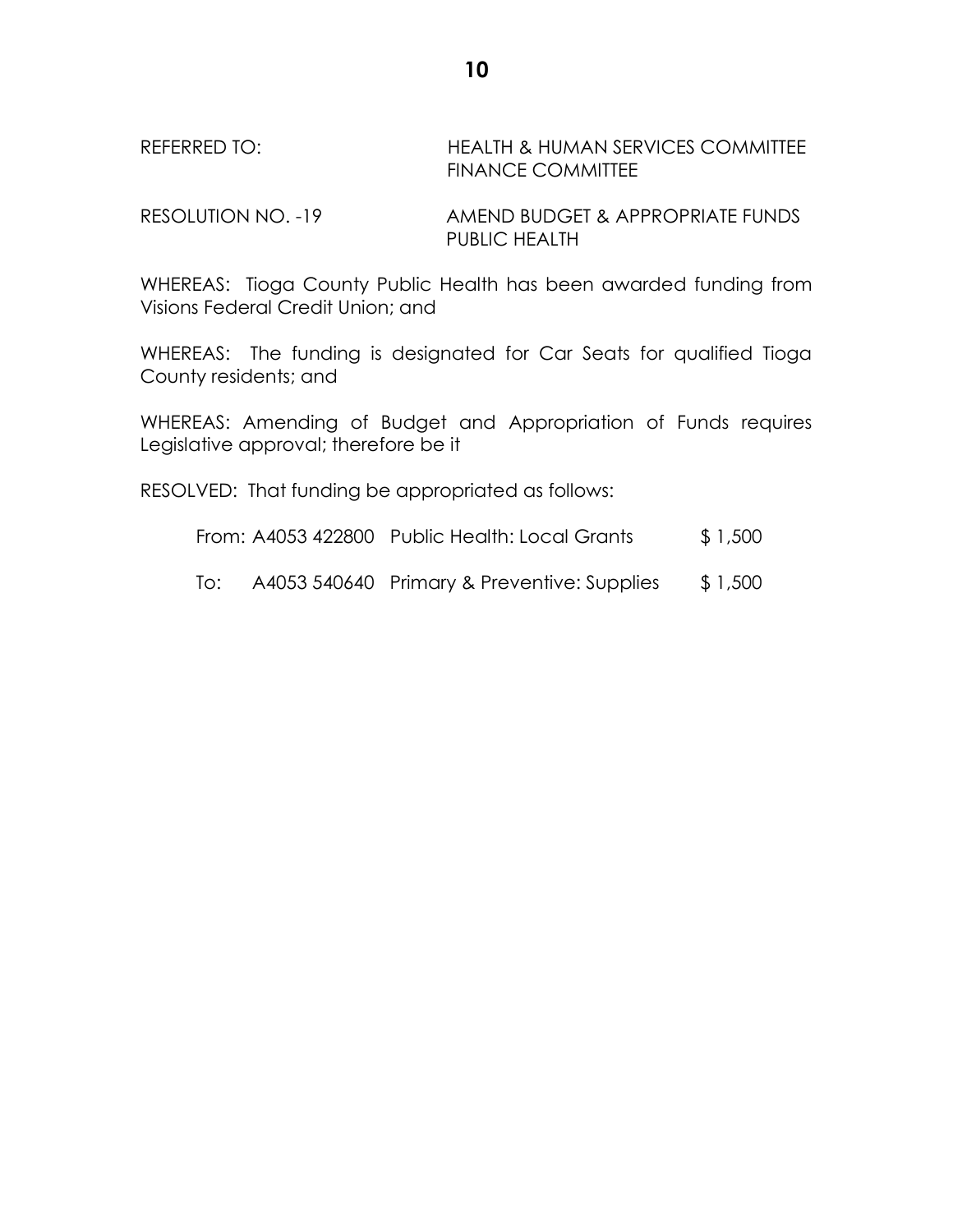| REFERRED TO:       | <b>HEALTH &amp; HUMAN SERVICES COMMITTEE</b><br><b>FINANCE COMMITTEE</b> |
|--------------------|--------------------------------------------------------------------------|
| RESOLUTION NO. -19 | AMEND BUDGET & APPROPRIATE FUNDS                                         |

WHEREAS: Tioga County Public Health has been awarded funding from New York State; and

PUBLIC HEALTH

WHEREAS: The award is designated for Community Cancer Prevention in Action, which is a partnership between Broome and Tioga Counties; and

WHEREAS: Cancer Prevention is an area of focus for Public Health; and

WHEREAS: The funding will pass through Broome County to Tioga County Public Health; and

WHEREAS: Amending of Budget and Appropriation of Funds requires Legislative approval; therefore be it

RESOLVED: That funding be appropriated as follows:

|     | From: A4053 422800 Public Health: Local Grants | \$22,250 |
|-----|------------------------------------------------|----------|
| lo: | A4053 540640 Public Health: Supplies           | \$22,250 |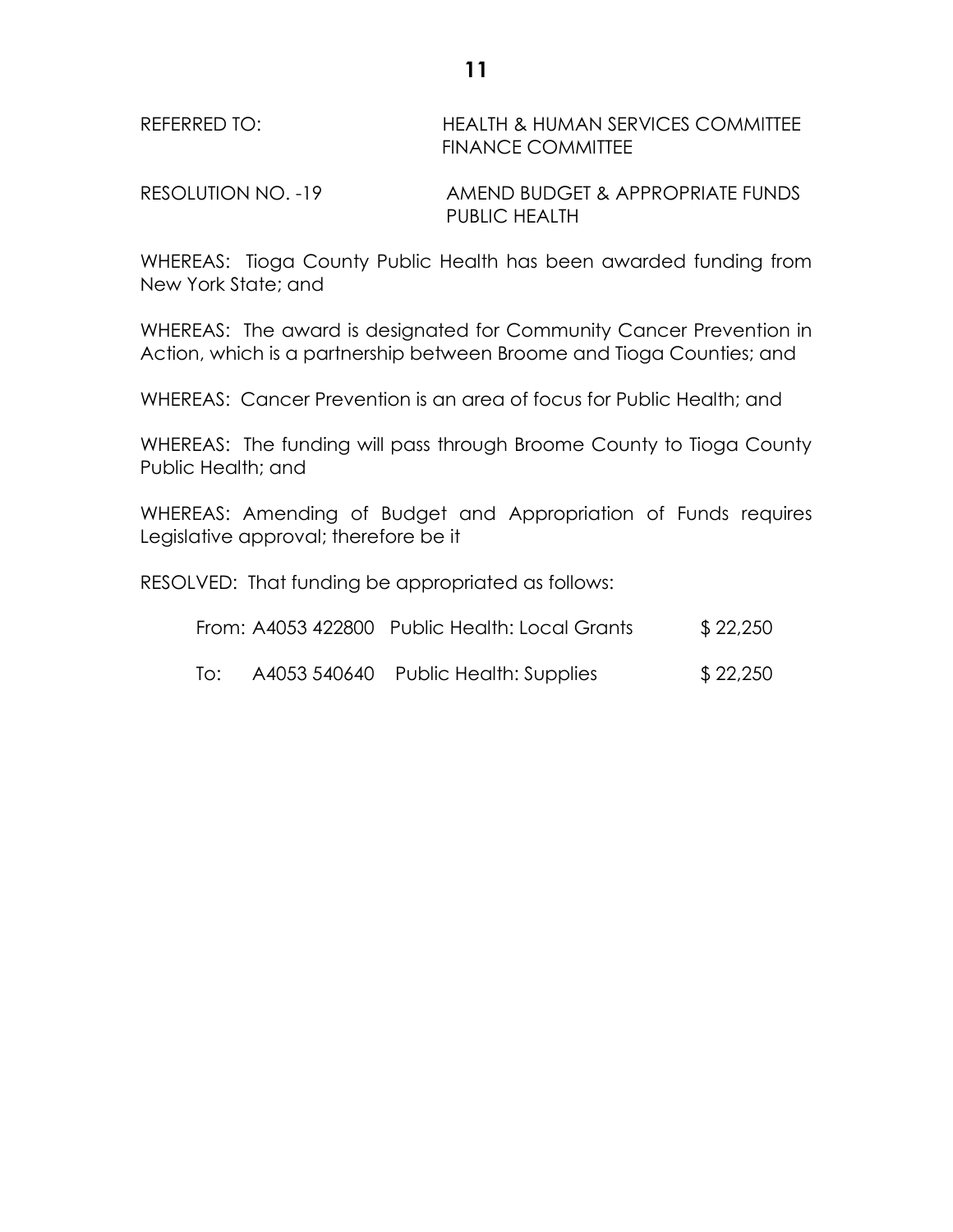| REFERRED TO:       | HEALTH & HUMAN SERVICES COMMITTEE<br><b>FINANCE COMMITTEE</b> |
|--------------------|---------------------------------------------------------------|
| RESOLUTION NO. -19 | AMEND BUDGET AND APPROPRIATE<br>FUNDS.                        |

WHEREAS: Tioga County Public Health has been awarded funding from the Floyd Hooker Foundation: and

PUBLIC HEALTH

WHEREAS: The funding is designated for the costs associated with the new Mobile Dental Unit; and

WHEREAS: The funds were already received and receipted into a deferred revenue account; and

WHEREAS: Appropriation of Funds requires Legislative approval; therefore be it

RESOLVED: That funding be appropriated as follows:

|     | From: A4064 422800 Dental: Local Grants | \$25,000 |
|-----|-----------------------------------------|----------|
| To: | A4064 540640 Dental: Supplies           | \$25,000 |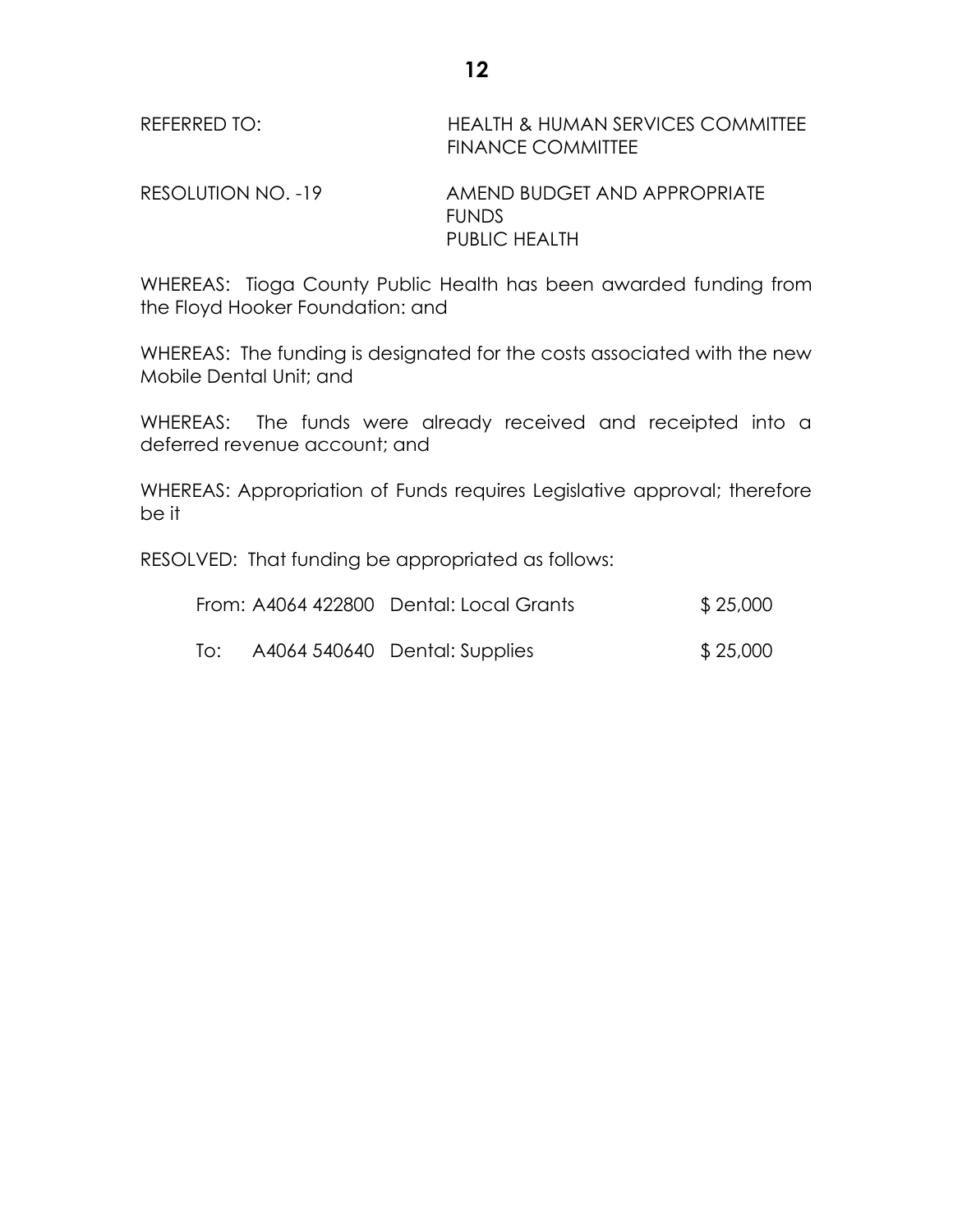REFERRED TO: FINANCE/LEGAL

#### RESOLUTION NO. -19 APPROPRIATE FUNDS AND MODIFY 2019 BUDGET

WHEREAS: Tioga County realizes the importance of providing quality representation to indigent individuals; and

WHEREAS: Said funds are available through a five year agreement with the NYS Office of Indigent Legal Services with an initial budget and an increasing amount available on each successive year subject to state appropriation; and

WHEREAS: The amount allocated to Tioga County from NYS for the fiscal year April 1, 2018 thru March 31, 2019 is \$154,202.88 and shall be known as the Hurrell-Harring ILS Grant; now therefore be it

RESOLVED: That In anticipation of the contract approval and acceptance of award, the Hurrell-Harring ILS Grant of \$154,202.88 should be appropriated and the 2019 County Budget be Modified as follows:

| Expense Accounts: A 1174 510010 Full Time Salary | \$92,458.00  |
|--------------------------------------------------|--------------|
| A 1174 540620 Software Expenses                  | \$10,000.00  |
| A1174 540280 Investigative                       | \$2,961.61   |
| A1174 540550 Rent                                | \$15,000.00  |
| A1174 540733 Training                            | 2,961.61     |
| A1174 581088 Retirement                          | 2,368.36     |
| A1174 583088 Social Security                     | 4,814.01     |
| A1174 584088 Workers Comp                        | 1,962.21     |
| A1174 585588 Disability                          | \$<br>144.15 |
| A1174 586088 Health Ins                          | \$21,511.46  |
| A1174 588988 EAP                                 | \$<br>21.47  |
|                                                  |              |

Revenue Account: A1174 430260 State Aide- HH Grant \$154,202.88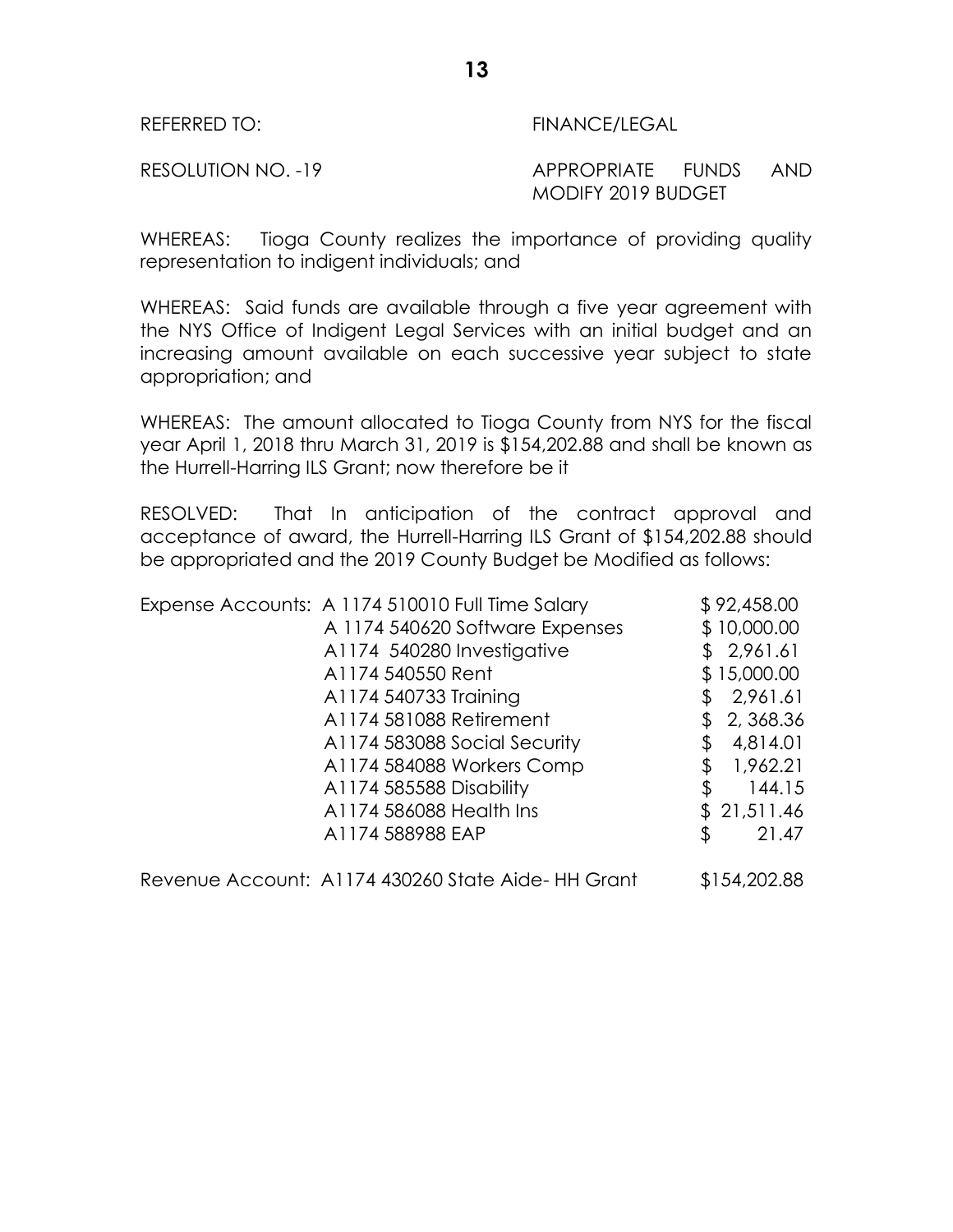REFERRED TO: FINANCE/LEGAL

RESOLUTION NO. -19 ACCEPT INDIGENT LEGAL SERVICES AWARD AND AMEND BUDGET

WHEREAS: The Assigned Counsel Administrator's Office has been awarded an Indigent Legal Services Grant (C800049) in the amount of \$123,804.00; and

WHEREAS: This funding now needs to be appropriated; therefore be it

RESOLVED: That the ILS Grant of \$123,804.00 be appropriated and the 2019 Budget be amended as follows:

| Revenue Account: A1173 430260 State Aid Indigent | \$123,804.00 |
|--------------------------------------------------|--------------|
| Expense Account: A 1173 510010 Full Time Salary  | \$68,405.00  |
| A 1173 510020 Part Time Salary                   | \$36,500.00  |
| A 1173 540620 Software Expenses                  | \$2,500.00   |
| A 1173 540040 Books                              | \$5,500.00   |
| A 1173 540280 Investigations                     | \$7,899.00   |
| A 1173 540700 Transcripts                        | \$1,500.00   |
| A 1173 540733 Books                              | 1,500.00     |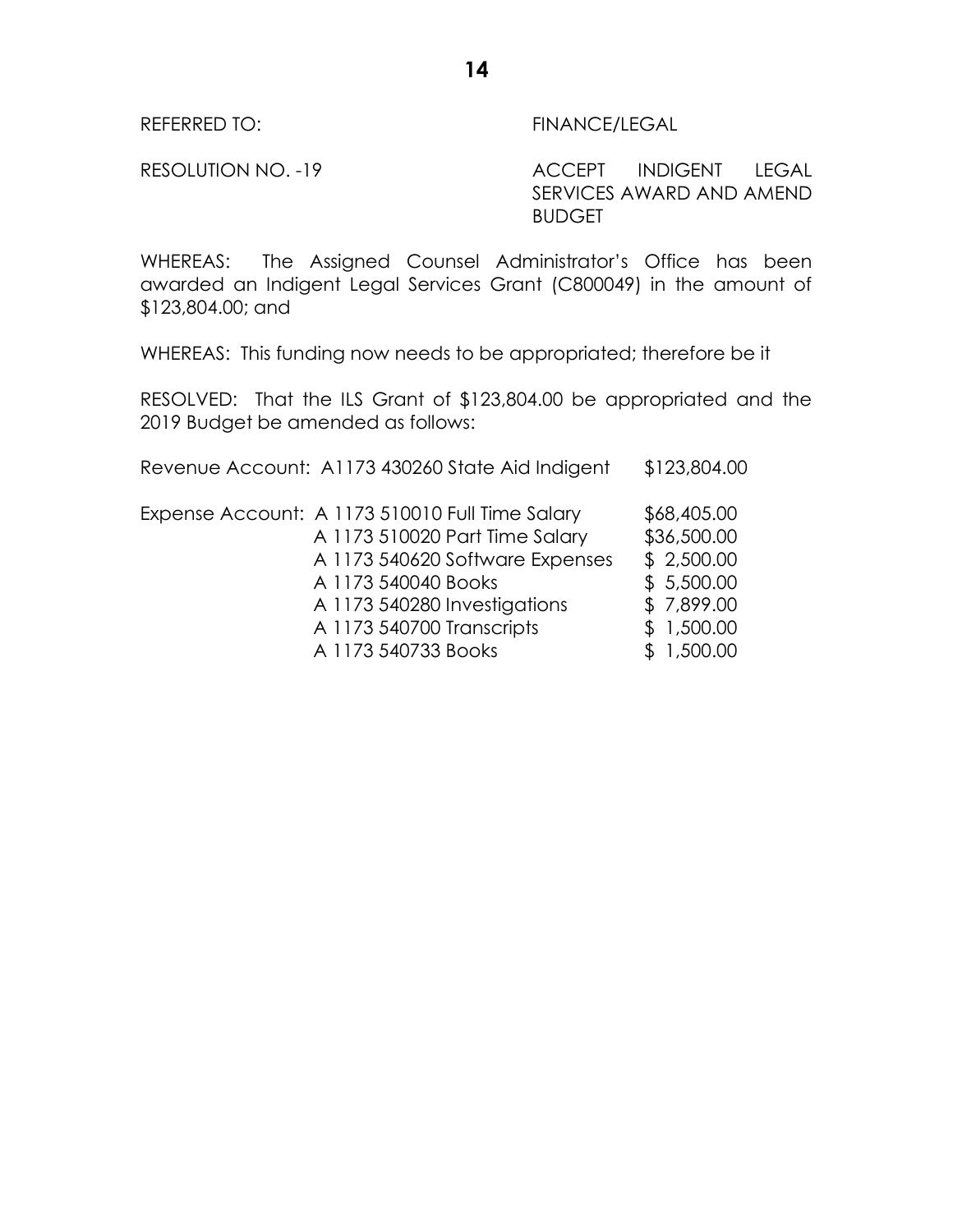REFERRED TO: PUBLIC SAFETY COMMITTEE FINANCE COMMITTEE

RESOLUTION NO. -19 AWARD 2018 EMERGENCY MANAGEMENT PLANNING GRANT (EMPG18) EMERGENCY SERVICES

WHEREAS: The Tioga County Office of Emergency Services has been awarded a matching grant of \$23,986 by the New York State Division of Homeland Security and Emergency Services (NYSDHSES); and

WHEREAS: The matching grant will be used to offset \$23,986 of budgeted salary costs; therefore be it

RESOLVED: That the Emergency Services Office be allowed to accept the awarded 2018 Emergency Management Planning Grant in the amount of \$23,986.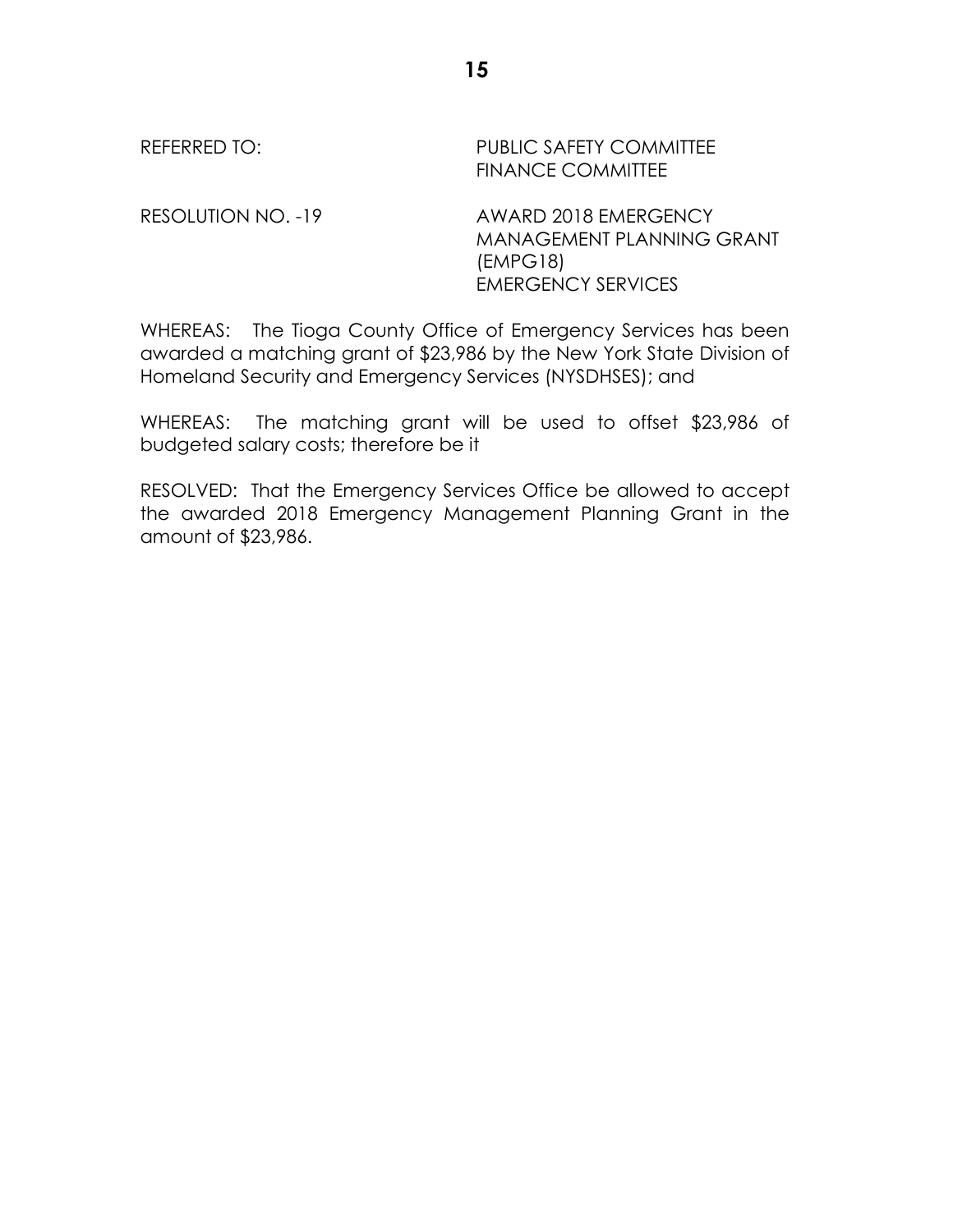### REFERRED TO: ADMINISTRATIVE SERVICES COMMITTEE

RESOLUTION NO. -19 AUTHORIZE INCREASE IN ADMINISTERING MORTGAGE TAX BY THE TIOGA COUNTY CLERK AS APPROVED BY NEW YORK STATE DEPARTMENT OF TAXATION AND FINANCE

WHEREAS: Section 262 (Article 11) of the New York State tax law mandates that recording officers are entitled to receive for the county all necessary expenses for the purpose of administration of the mortgage tax in their office and approved allowance by the New York State Department of Taxation and Finance; and

WHEREAS: The Tioga County Clerk has requested proper compensation that are reasonable and necessary allowances to cover county expenditures for collection, disbursements of the mortgage tax; and

WHEREAS: The Tioga County Clerk's office has submitted to the New York State Department of Taxation and Finance a mortgage expense request of \$133,080.00 per year; and

WHEREAS: The Tioga County Clerk has been authorized by New York State Department of Taxation and Finance to increase the mortgage expense to be \$133,080.00 for the period of April 2019 – April 2020; be it therefore

RESOLVED: That the County Clerk be authorized to collect or withhold from its disbursements in twelve (12) equal monthly installments of \$11,090.00 at a total annum amount of \$133,080.00 .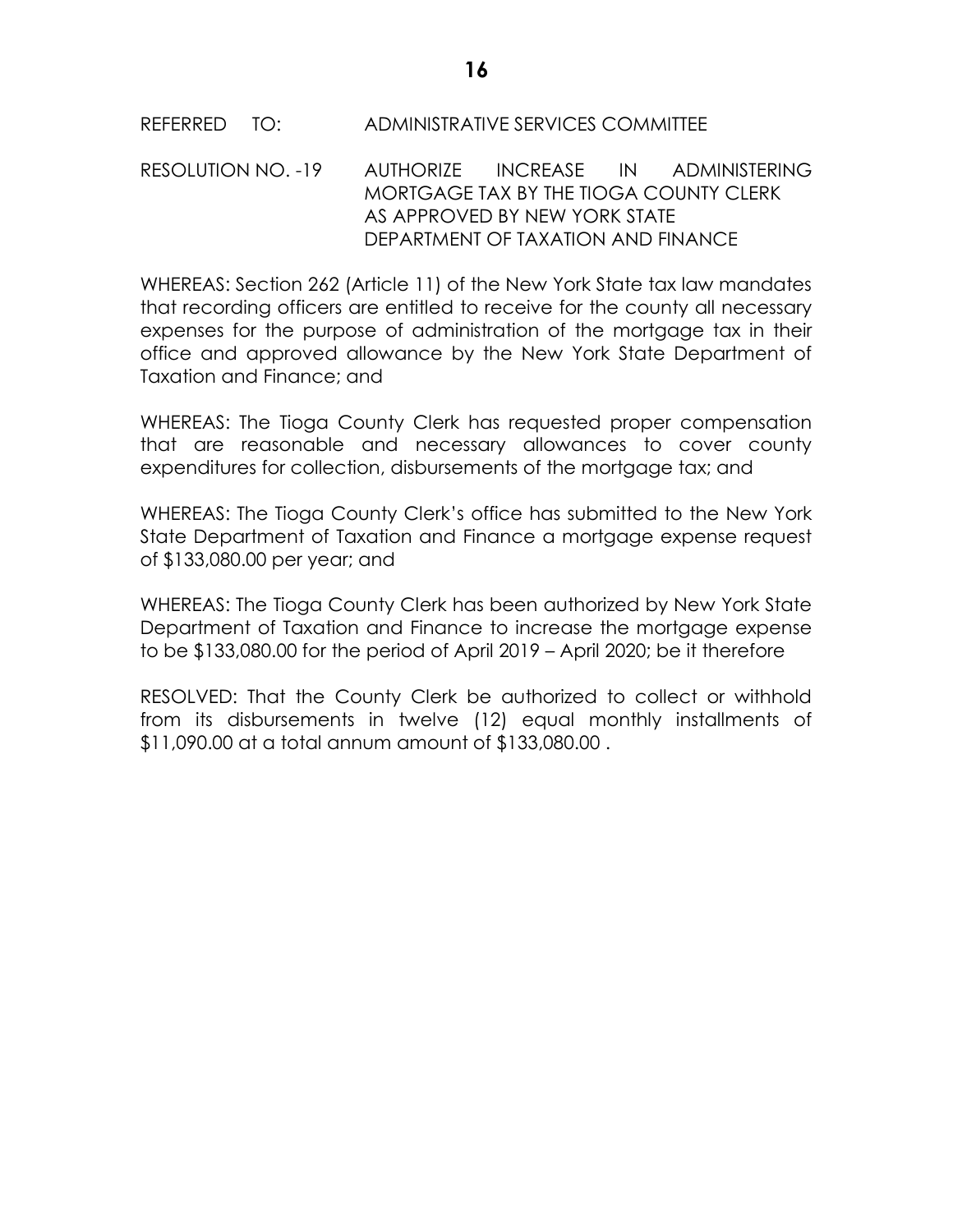REFERRED TO: FINANCE COMMITTEE

RESOLUTION NO. -19 AMEND RESOLUTION NOS. 52-19, 53-19, & 54-19 ERRONEOUS ASSESSMENTS TOWN OF NEWARK VALLEY

WHEREAS: Resolution Nos. 52-19, 53-19, & 54-19 were adopted on February 12, 2019 to correct erroneous assessments in the Town of Newark Valley; and

WHEREAS: The fourth RESOLVED line in resolution nos. 52-19 and 53-19 and the third RESOLVED line in resolution no. 54-19 listed the Town receiving the Town tax charge back as the Town of Owego in error; and

WHEREAS: The Town tax charge back should be charged to the Town of Newark Valley; therefore be it

RESOLVED: That Resolution Nos. 52-19, 53-19, & 54-19 be amended to change the third RESOLVED line in resolution nos. 52-19 and 53-19 and the fourth RESOLVED line in resolution no. 54-19 from the Town of Owego to the Town of Newark Valley; and it be further

RESOLVED: That the remainder of Resolution Nos. 52-19, 53-19, & 54-19 shall remain in full force and effect.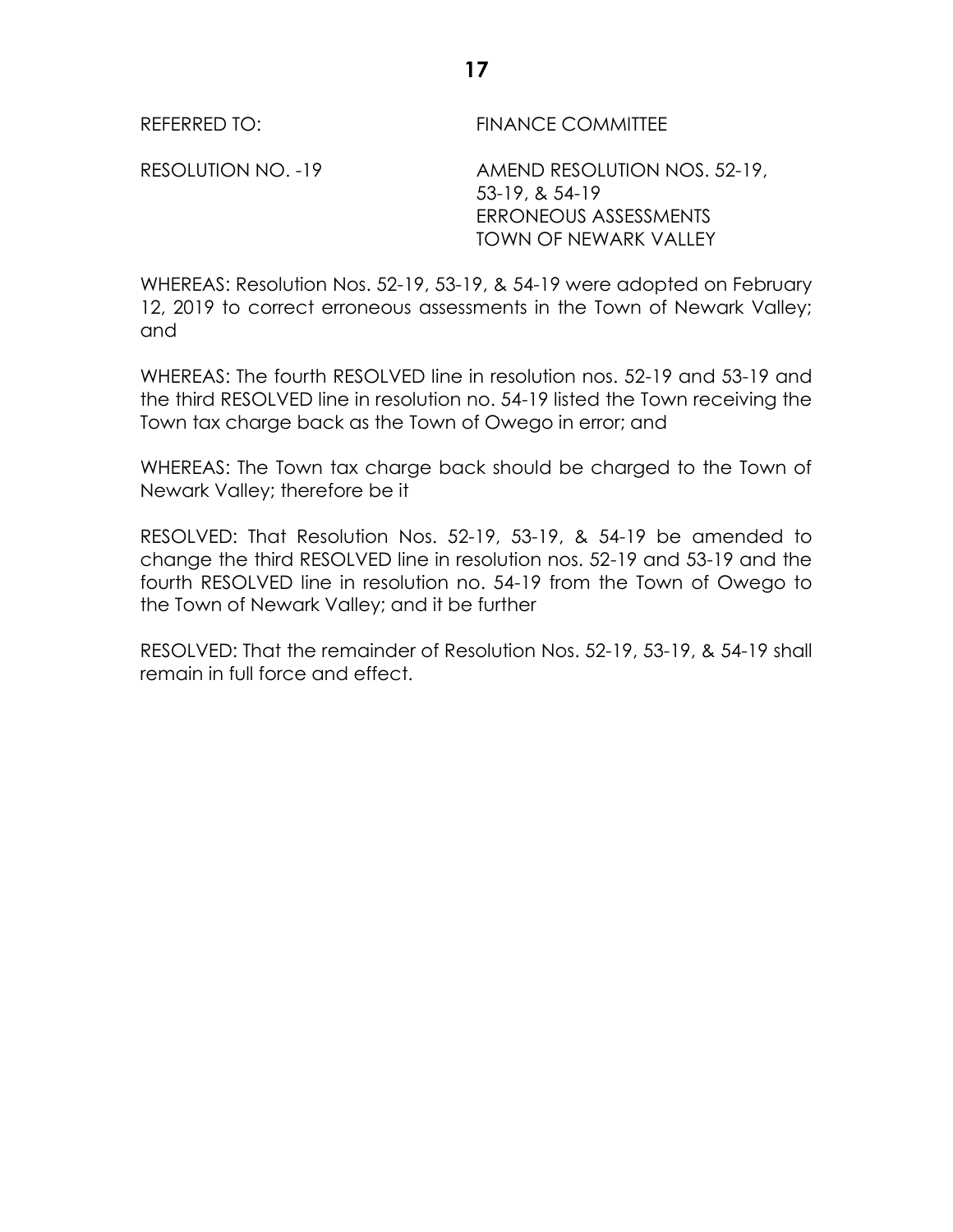#### REFERRED TO: LEGISLATIVE WORKSESSION

RESOLUTION NO. -19 APPOINT MEMBER BOARD OF ETHICS

WHEREAS: Carl Kanoff, minority appointment, on the Board of Ethics term end March 31, 2019 and has declined to serve another term on the Board of Ethics; and

WHEREAS: Terese Mullen has agreed to serve on the Board of Ethics; now therefore be it

RESOLVED: That Terese Mullen, minority appointment, be hereby appointed to the Board of Ethics for a term of office beginning April 1, 2019 to March 31, 2022.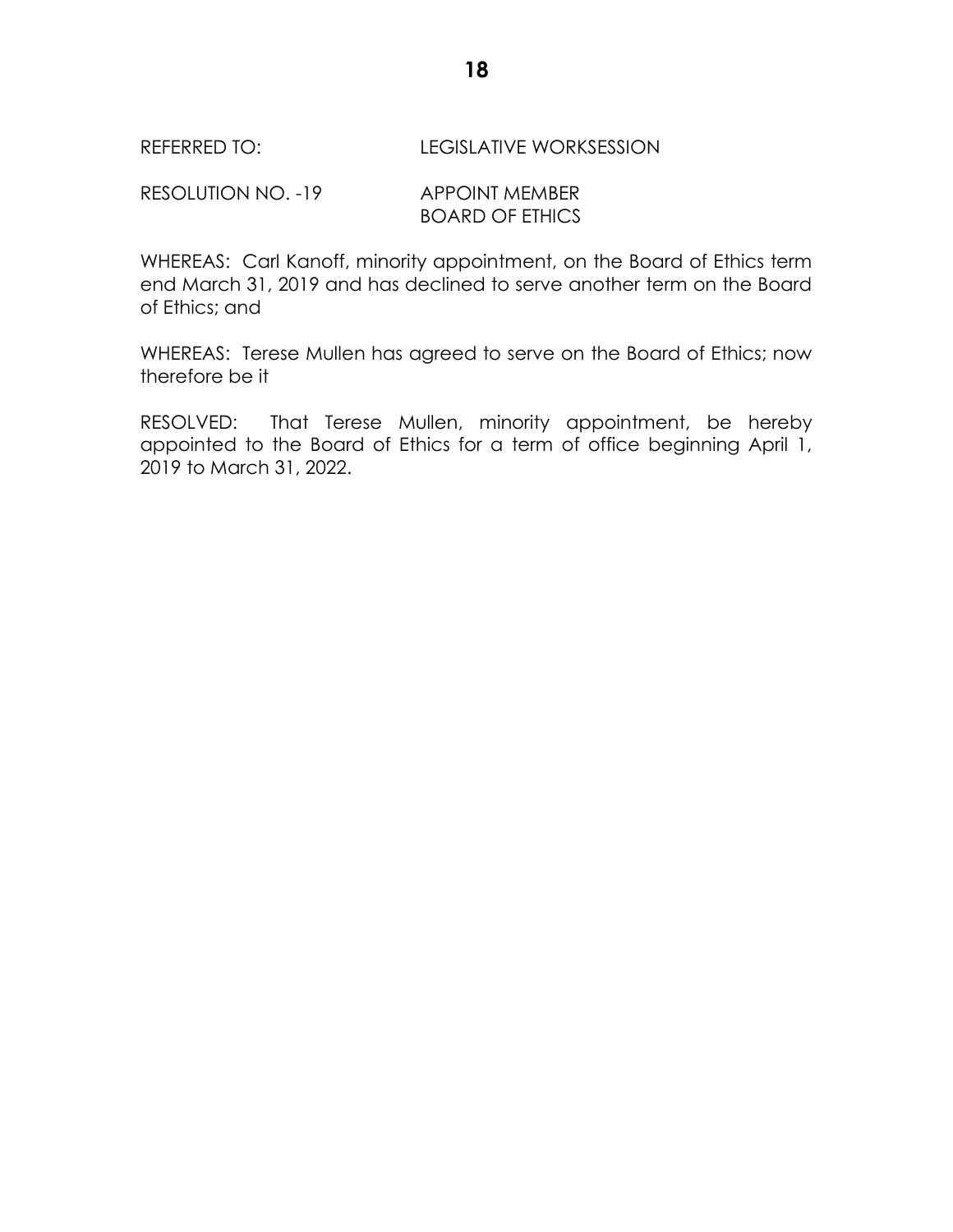REFERRED TO: PUBLIC SAFETY COMMITTEE

RESOLUTION NO. -19 APPOINT MEMBERS TO TRAFFIC SAFETY BOARD

RESOLVED: That the following members be reappointed to the Traffic Safety Board for a term as follows:

| <b>TITLE</b>                                  | TFRM           |
|-----------------------------------------------|----------------|
| <b>Arthur Cacciola-Candor</b>                 | 4/1/19-3/31/22 |
| Public Works Commissioner or designee         | 4/1/19-3/31/22 |
| <b>Tioga County EMO Director</b>              | 4/1/19-3/31/22 |
| Tioga County Sheriff or designee              | 4/1/19-3/31/22 |
| Tioga County Economic Development or designee | 4/1/19-3/31/22 |
| <b>Vacant-County Representative</b>           | 4/1/19-3/31/22 |
| Public Health Director or designee            | 4/1/19-3/31/22 |

**19**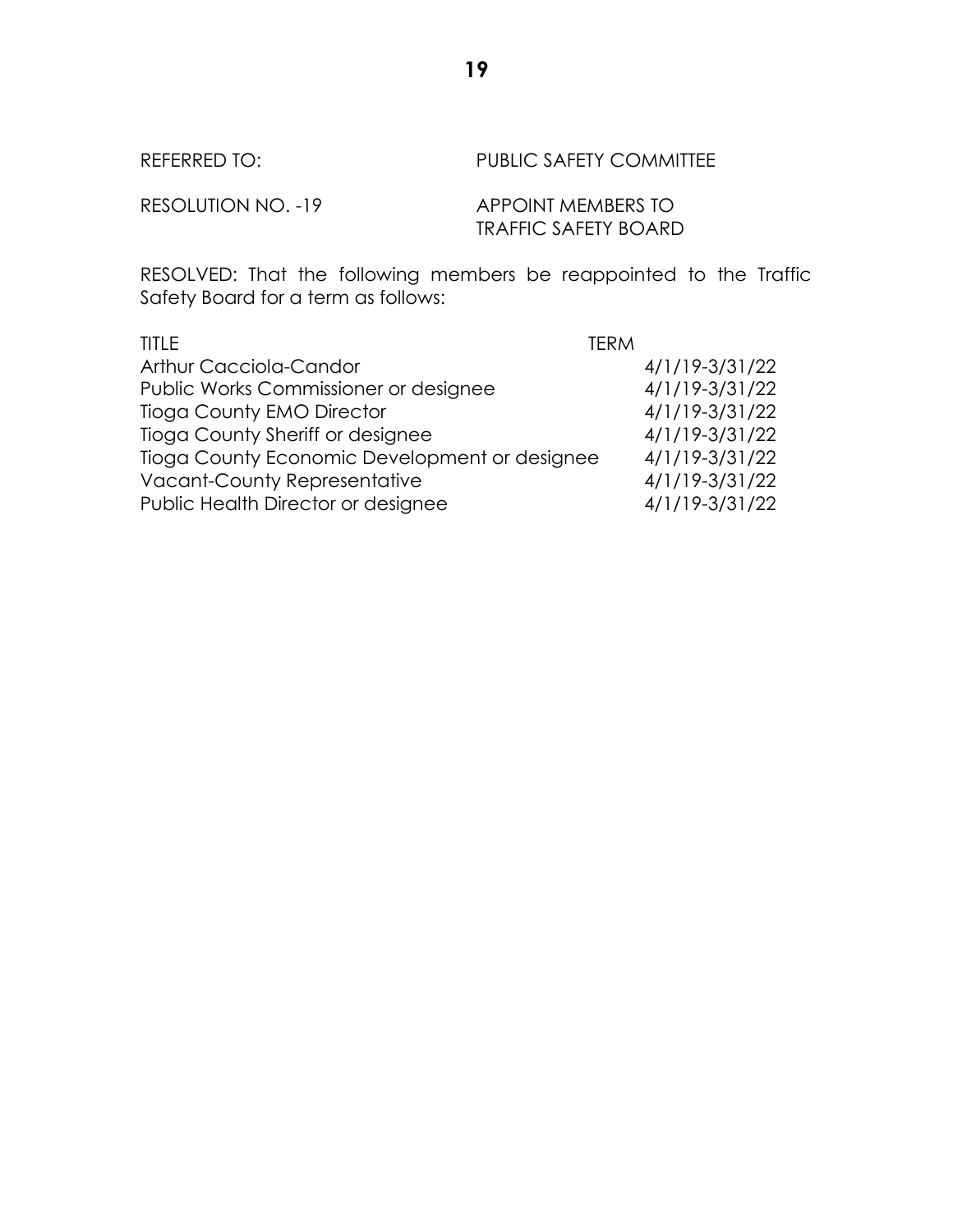REFERRED TO: PUBLIC SAFETY COMMITTEE PERSONNEL COMMITTEE

RESOLUTION NO. -19 APPOINT MEMBER TO

CRITICAL INCIDENT STRESS DEBRIEFING TEAM EMERGENCY SERVICES

WHEREAS: The Office of Emergency Services has a need for an additional member to be appointed to the Critical Incident Stress Debriefing Team; and

WHEREAS: The Director of Emergency Services would like to appoint Rebecca Roden to the Critical Incident Stress Debriefing Team; therefore be it

RESOLVED: That Rebecca Roden be hereby appointed to the Critical Incident Stress Debriefing Team effective March 13, 2019.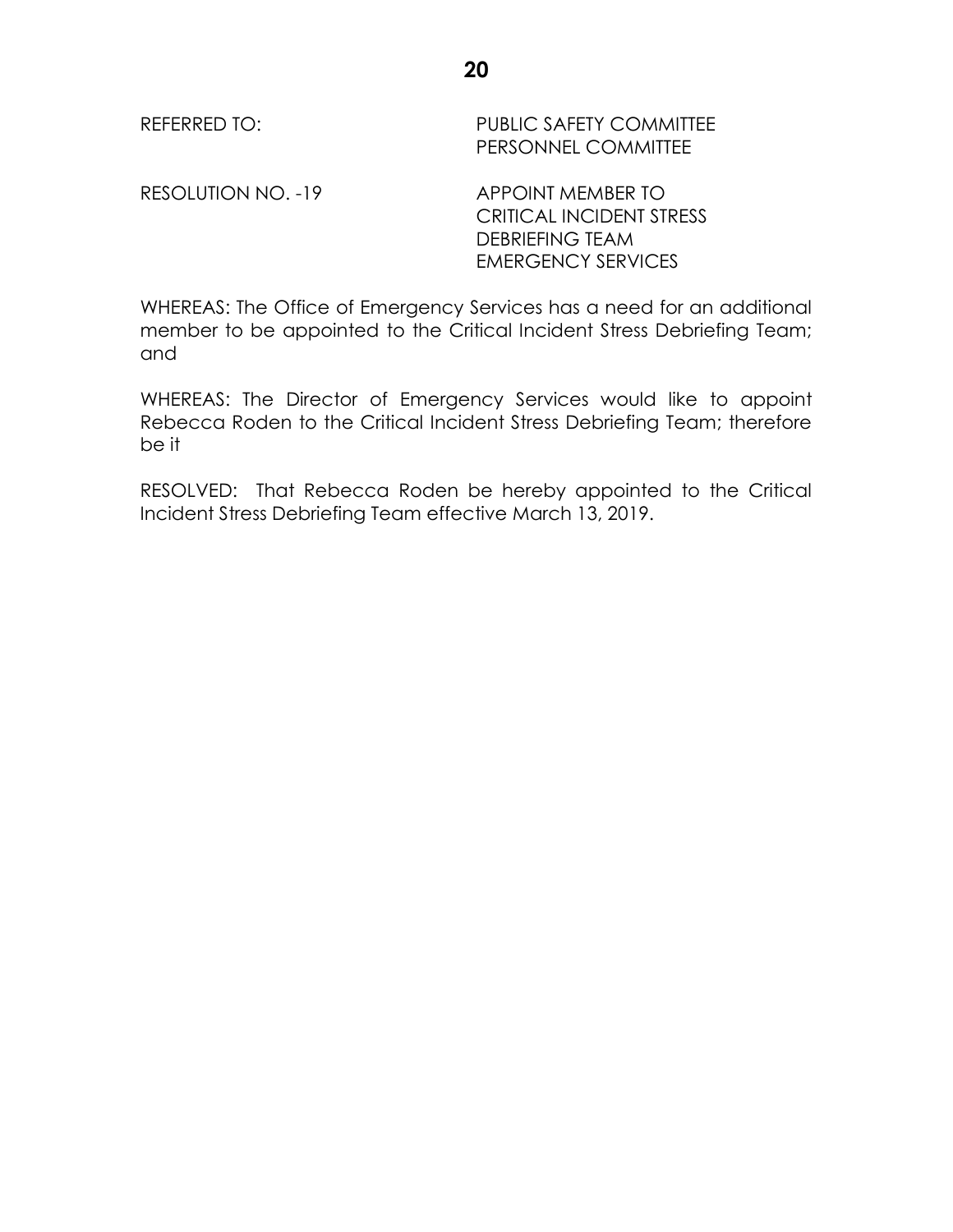REFERRED TO: HEALTH & HUMAN SERVICES COMMITTEE

RESOLUTION NO. -19 RESOLUTION APPOINTING NEW MEMBER TO COMMUNITY SERVICES BOARD

WHEREAS: Patricia Gillule has agreed to become a new member; and

WHEREAS: The Community Services Board has recommended Patricia's appointment; and

WHEREAS: Section Article 41.11 (d) of the Mental Hygiene Law allows counties to determine the length of term of Community Services Board members; therefore be it

RESOLVED: That Patricia Gillule be appointed a new member to the Community Services Board, for term starting March 1, 2019 and ending February 28, 2023.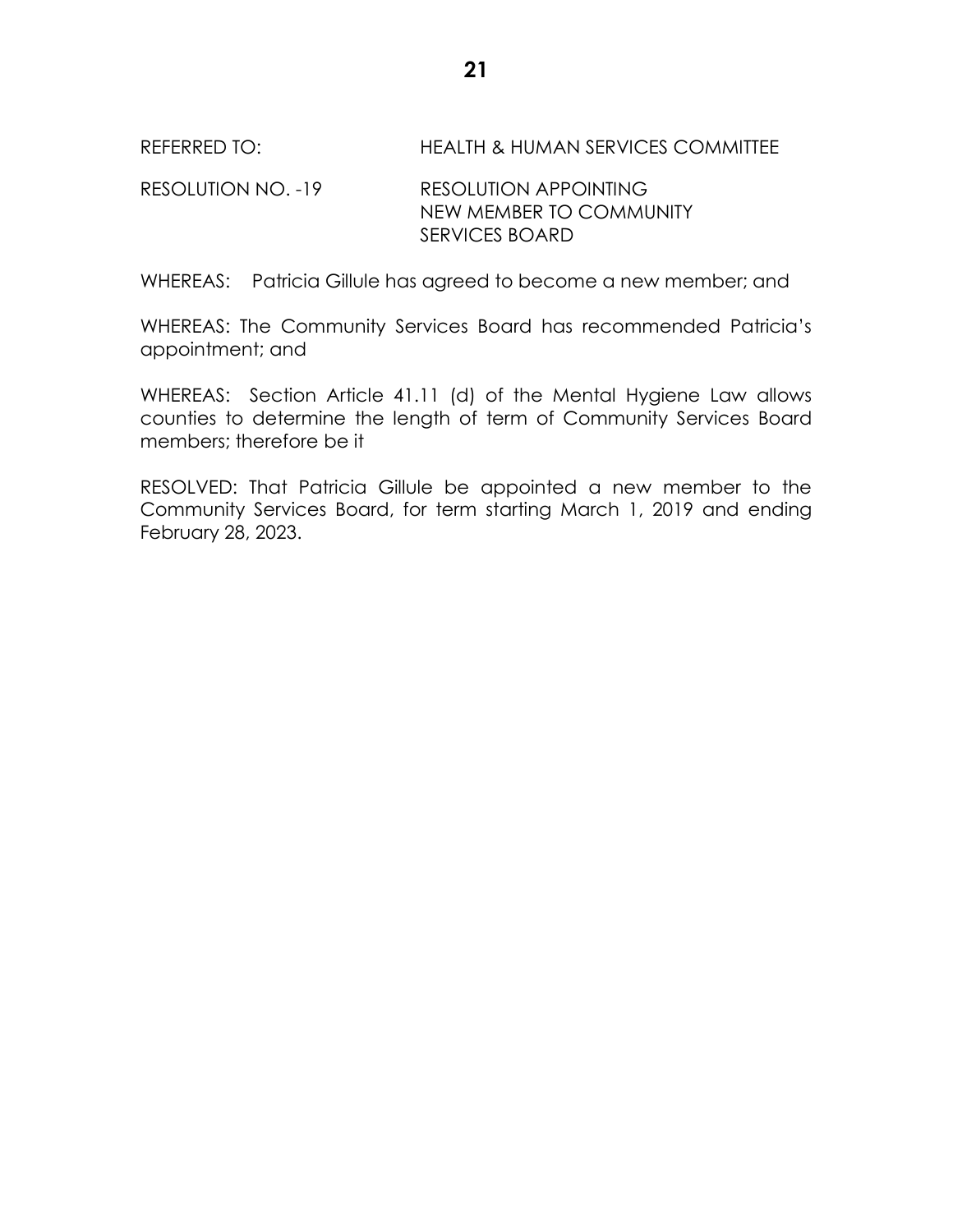# REFERRED TO: ED&P COMMITTEE RESOLUTION NO. -19 APPOINT AT-LARGE MEMBER TO THE STERPDB REGIONAL BOARD

WHEREAS: The by laws of the Southern Tier East Regional Planning Development Board (STERPDB) require the composition of the membership from each county to be 1) a county legislator, 2) a local elected official, another county legislator or an at-large and 3) the County Planning Director; and

WHEREAS: Teresa Saraceno has served in the at-large position on the STERPDB Regional Board since 1/1/2018, and no longer wishes to serve in this capacity; and

WHEREAS: The STERPDB Regional Board is desirous of replacing at-large members with economic development local officials as terms expire; and

WHEREAS: Tioga County ED&P has found Brittany Woodburn, Economic Development Specialist, willing and able to fill this position; therefore be it

RESOLVED: That the Tioga County Legislature hereby appoints Brittany Woodburn to Tioga County's at-large position on the Southern Tier East Regional Planning Development Board to fulfill the remainder of Teresa Saraceno's unexpired term of 1/1/2018 – 12/31/2021, effective 3/13/2019.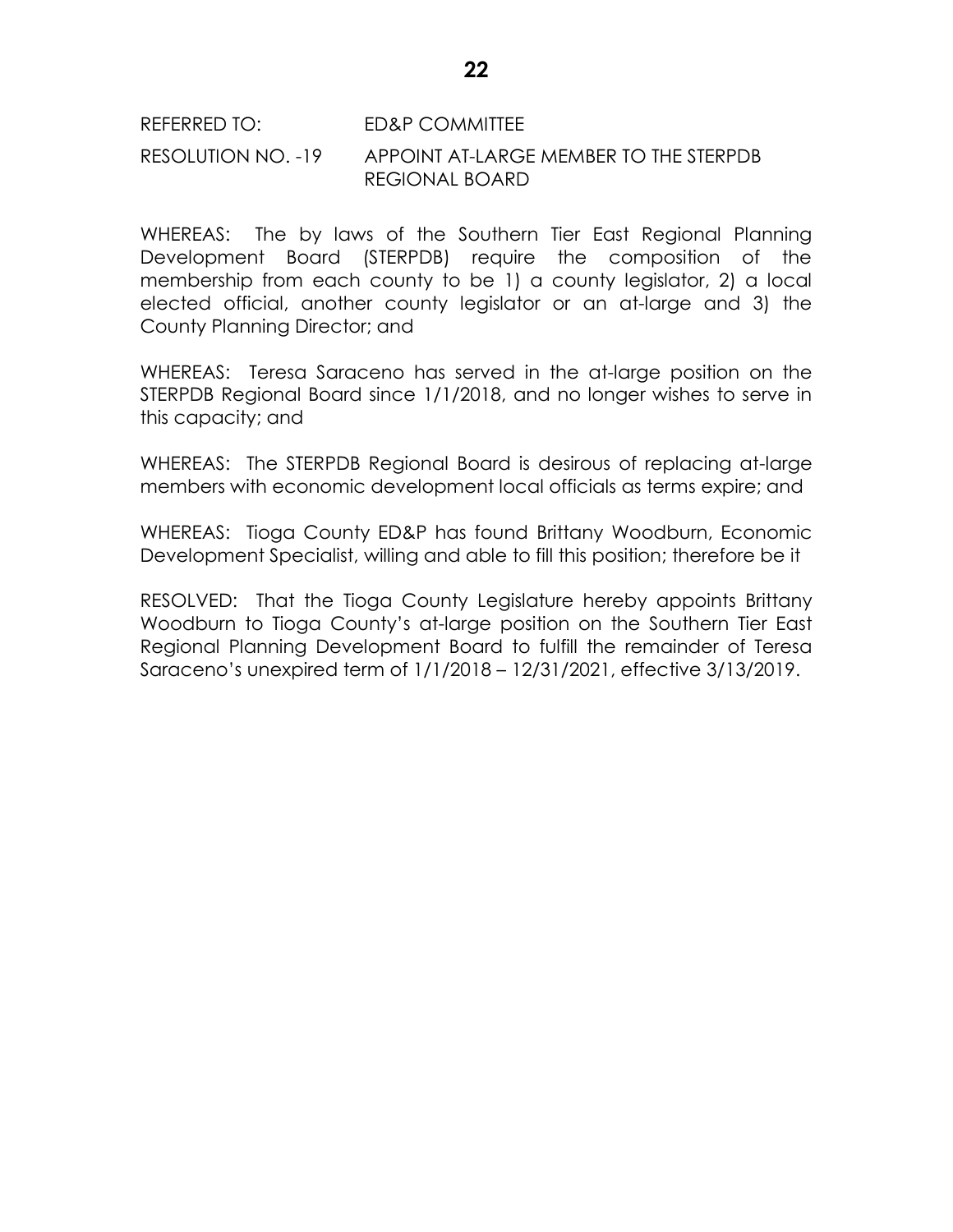RESOLUTION NO. -19 RESOLUTION OPPOSING REPRODUCTIVE HEALTH ACT

WHEREAS: The Reproductive Health Act was signed into law by Governor Andrew Cuomo on January 22, 2019; and

WHEREAS: The Reproductive Health Act strips abortion from the state's criminal code and places it under the realm of public health law; and

WHEREAS: Abortion is now allowed up until the full term of pregnancy; and

WHEREAS: The killing of a fetus in the third trimester of pregnancy is now no longer considered murder; and

WHEREAS: The undersigned Legislators urge the Governor, the New York State Senate and the New York State Assembly to reconsider the Reproductive Health Act and to repeal the same; now therefore be it

RESOLVED: That the Tioga County Legislature questions the unintended consequences of the Reproductive Health Act and urges the Governor, the New York State Senate and the New York State Assembly to reconsider the Reproductive Health Act and to repeal the same Reproductive Health Act; and be it further

RESOLVED: That a certified copy of this Resolution be sent to Governor Cuomo, Senator Fred Akshar and Assemblyman Chris Friend.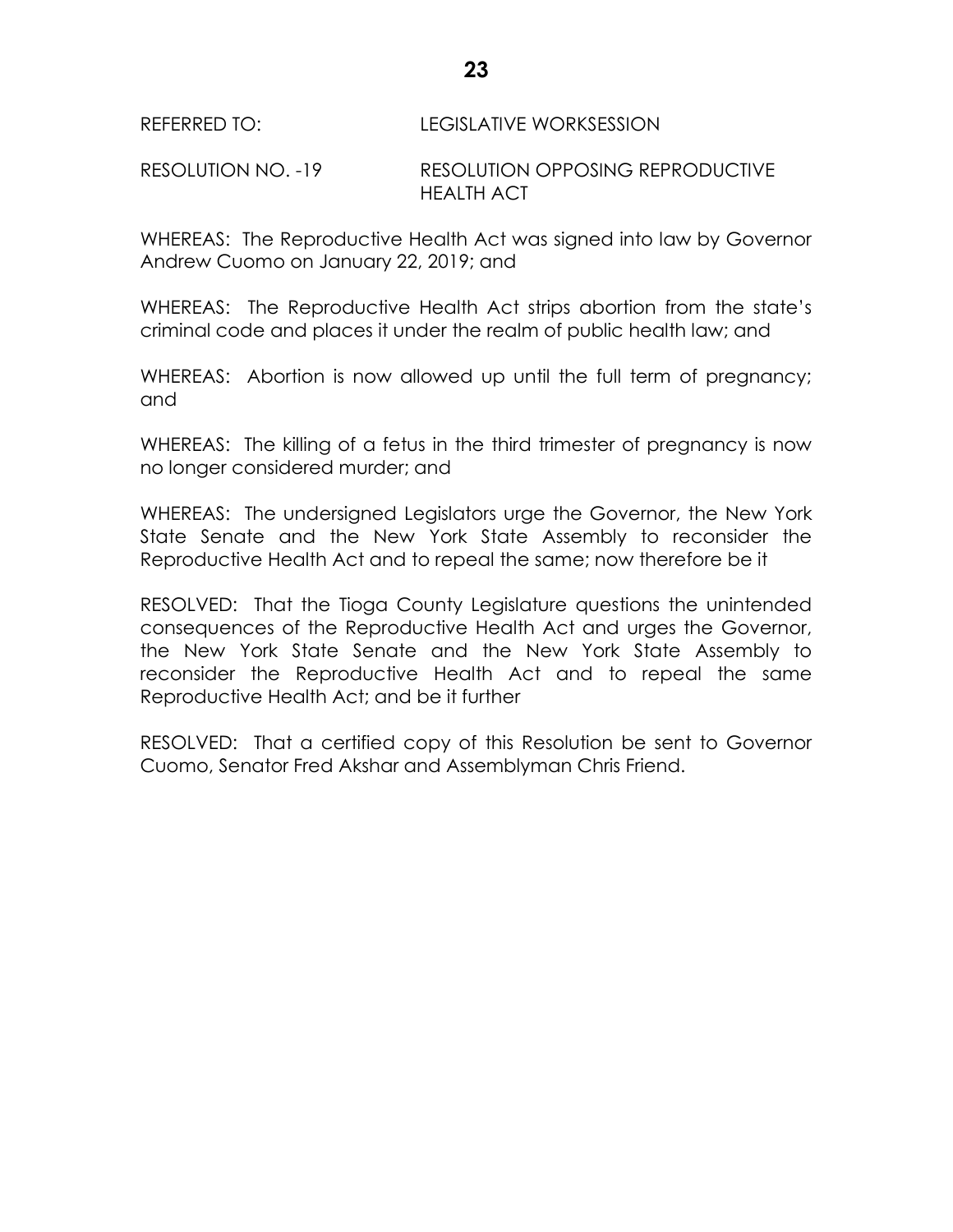REFERRED TO: LEGISLATIVE WORKSESSION

RESOLUTION NO. -19 RESOLUTION OPPOSING THE PROPOSED AND AMENDED 2020 EXECUTIVE STATE BUDGET IMPACTING AID AND INCENTIVES TO MUNICIPALITIES AND STATE COST SHIFTS TO COUNTIES

WHEREAS: On February 15, 2019, Governor Cuomo announced a 30-Day Amendment to the 2020 Executive Budget making impacted towns and villages whole from changes to AIM funding by utilizing revenue from county sales tax; and

WHEREAS: Instead of restoring AIM with State funding and signifying a desire by the State to act as partners with local governments, this budget amendment requires counties to make up for lost AIM funding with sales tax revenue, imposing a new mandate on counties; and

WHEREAS: Already-existing unfunded State mandates are the cause of high local taxes in New York State; and

WHEREAS: Counties were granted the authority to levy a local sales tax in the late 1960s to help pay for Medicaid, indigent legal defense services, and other state mandates on counties; and

WHEREAS: Requiring counties to make up for the State's cut in AIM funding to villages and towns sets an unsustainable precedent and unnecessarily shifts the State's burden to local taxpayers who already pay some of the highest property taxes in the nation; and

WHEREAS: Currently nine state mandated programs placed on counties equals more than 90 percent of the typical county property tax levy, and these mandated costs continue to grow; and

WHEREAS: Cutting AIM funding in the first place is a tax-shift from broadbased State income taxes to regressive local property taxes; and

WHEREAS: Replacing what had been State AIM assistance with funding from county revenues is simply a tax-shift that will ultimately result in higher property taxes; now therefore be it

RESOLVED: That Tioga County supports the full restoration of this state aid program to local governments and urges the Governor and State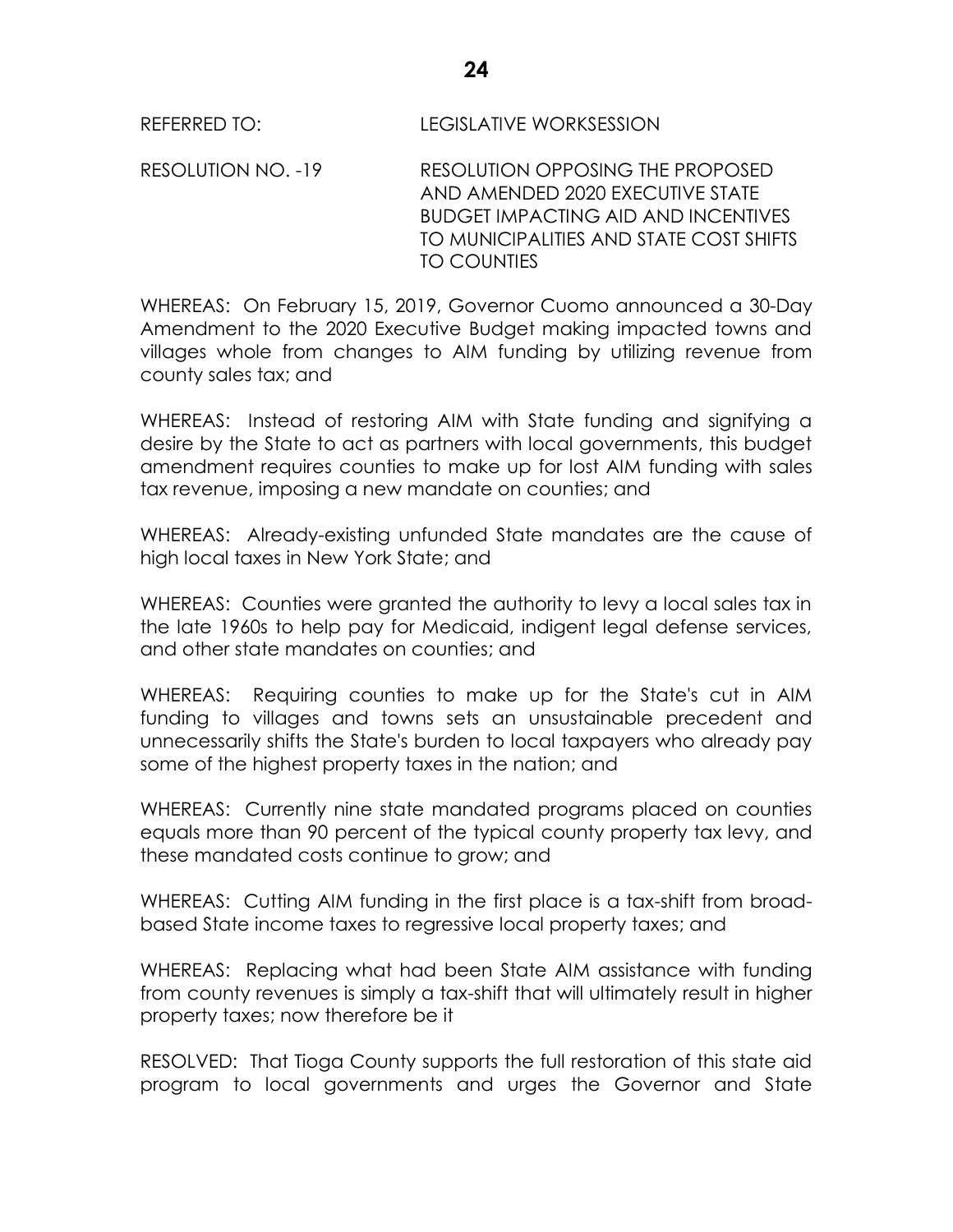Legislature to fully restore this state funding in the final 2019/2020 state budget; and be it further

RESOLVED: That copies of this resolution be sent to the counties of New York State encouraging member counties to enact similar resolutions; and be it further

RESOLVED: That Tioga County shall forward copies of this resolution to Governor Andrew M. Cuomo, Senator Fred Akshar, Assemblyman Chris Friend, the New York State Legislature and all others deemed necessary and proper.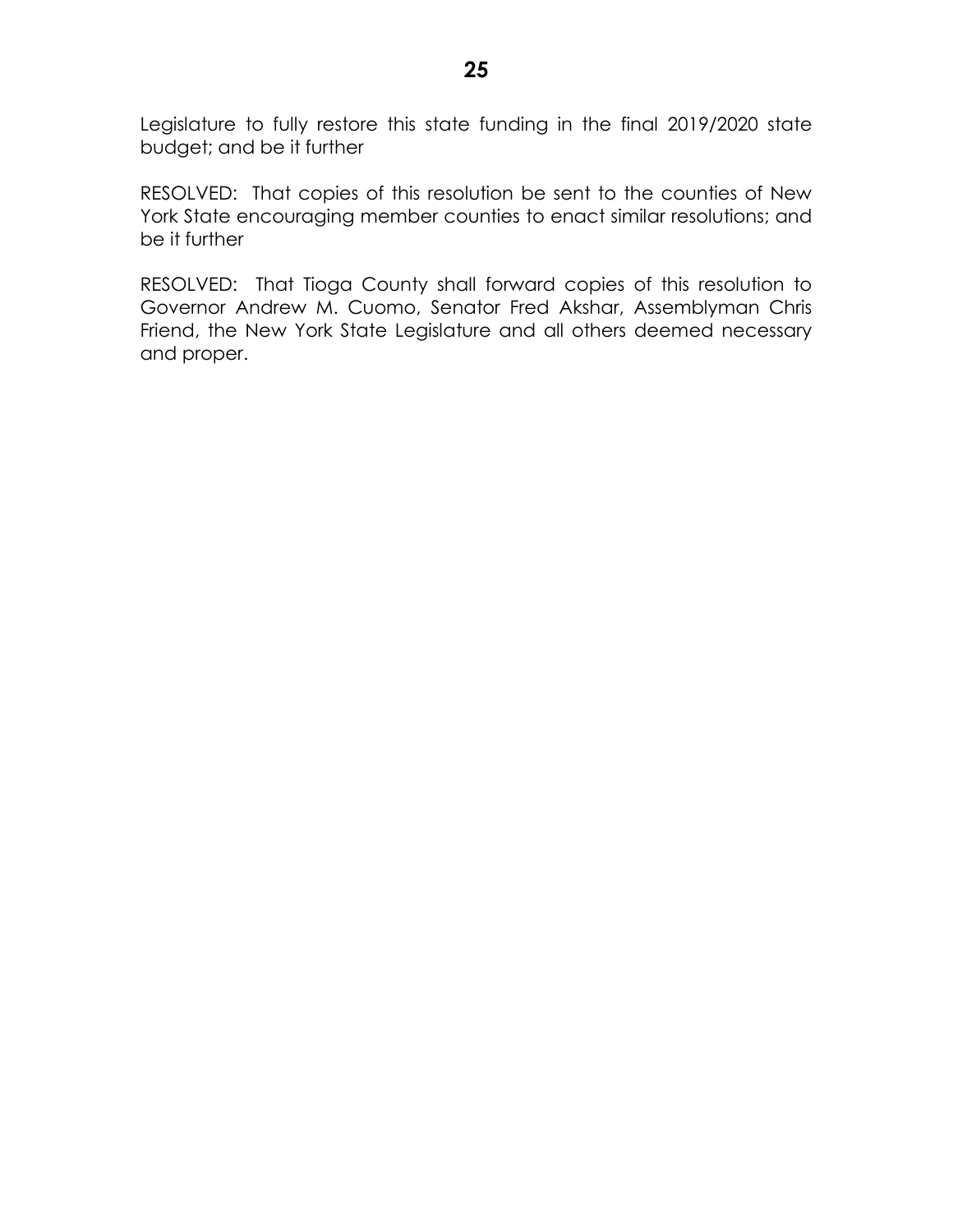#### REFERRED TO: PUBLIC WORKS COMMITTEE HEALTH & HUMAN SERVICES COMMITTEE

# RESOLUTION NO. -19 AUTHORIZE TIOGA COUNTY SUSTAINABILITY MANAGER TO FACILITATE TIOGA COUNTY'S FIRST PLASTIC FREE DAY

WHEREAS: Tioga County recognizes that waste disposal and recycling issues have both environmental and economic costs; and

WHEREAS: These issues lessen the effectiveness of our businesses and increase pressure on the environment through loss of natural resources, harming the vitality of our communities; and

WHEREAS: The economic burden is amplified in Tioga County due to the lack of a landfill within the County; and

WHEREAS: Recent articles and programs, have brought to life the risk that single-use plastic has on our resources and the environment; and

WHEREAS: Educating and raising the awareness of residents and businesses about the benefits of going single-use plastic free by columns, art exhibits, and other activities; and

WHEREAS: That the support of local businesses is important to this mission; and

WHEREAS: Both the Tioga County Sustainability Manager and Tioga County Public Health Officer support these initiatives; therefore be it

RESOLVED: That the Tioga County Legislature is asking local businesses to partner with Tioga County to hold a Plastics Free Day and encourages all local businesses to participate.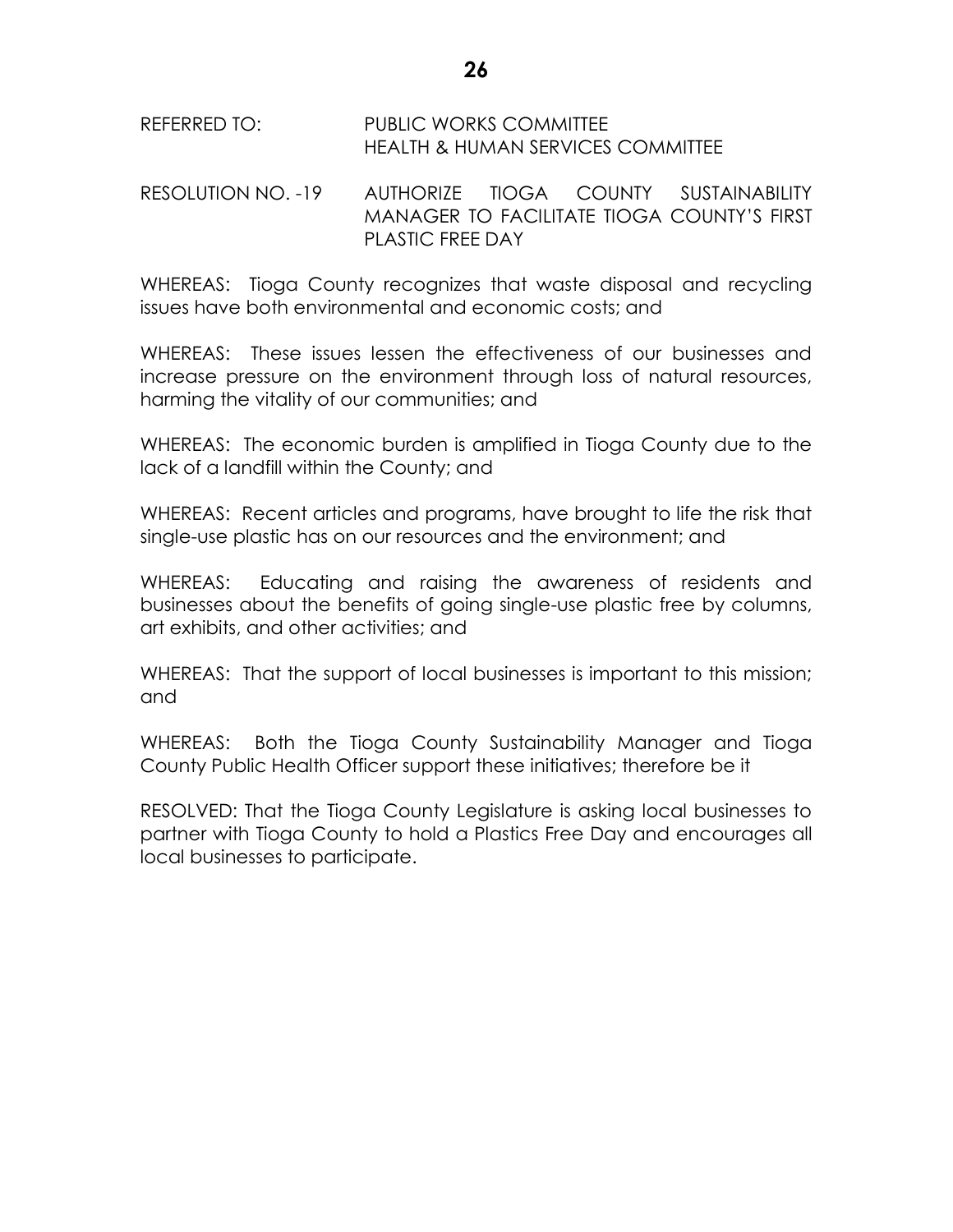RESOLUTION NO -19 AUTHORIZE 2019 REQUESTS FOR INCLUSION OF LANDS IN AGRICULTURAL DISTRICTS

WHEREAS: In accordance with §303-B of the NYS Agricultural and Markets Law 25-AA, the Tioga County Planning Department has solicited agricultural land owners to request inclusion of lands in agricultural districts; and

WHEREAS: Tioga County Planning has received requests for inclusion of land in agricultural districts located within the Spencer and North Tioga Agricultural Districts totaling 74.33 acres, and prepared the required report listing these requests; and

WHEREAS: The County Legislature has indicated its desire to be designated lead agency for SEQR (State Environmental Quality Review) requirements; and

WHEREAS: Tioga County Planning has found this plan to have "little likelihood of significant adverse environmental impact…" via completion of the SEQR Short Environmental Assessment Form, which is consistent with the programmatic review of environmental effects of agricultural districting by the New York State Department of Agriculture & Markets; and

WHEREAS: The Tioga County Agricultural and Farmland Protection Board has reviewed said report and determined that the land to be included consists of viable agricultural land and its inclusion will serve the public interest by helping to maintain a viable agricultural industry within the District and therefore recommends County Legislature approval of inclusion of lands into their respective agricultural districts; and

WHEREAS: The Tioga County Legislature has held the required public hearing and no opposition was heard; therefore be it

RESOLVED: That the Tioga County Legislature makes a SEQR Negative Declaration and approves the 2019 requests for inclusion of land listed in said report into the Spencer and North Tioga Agricultural Districts; and be it further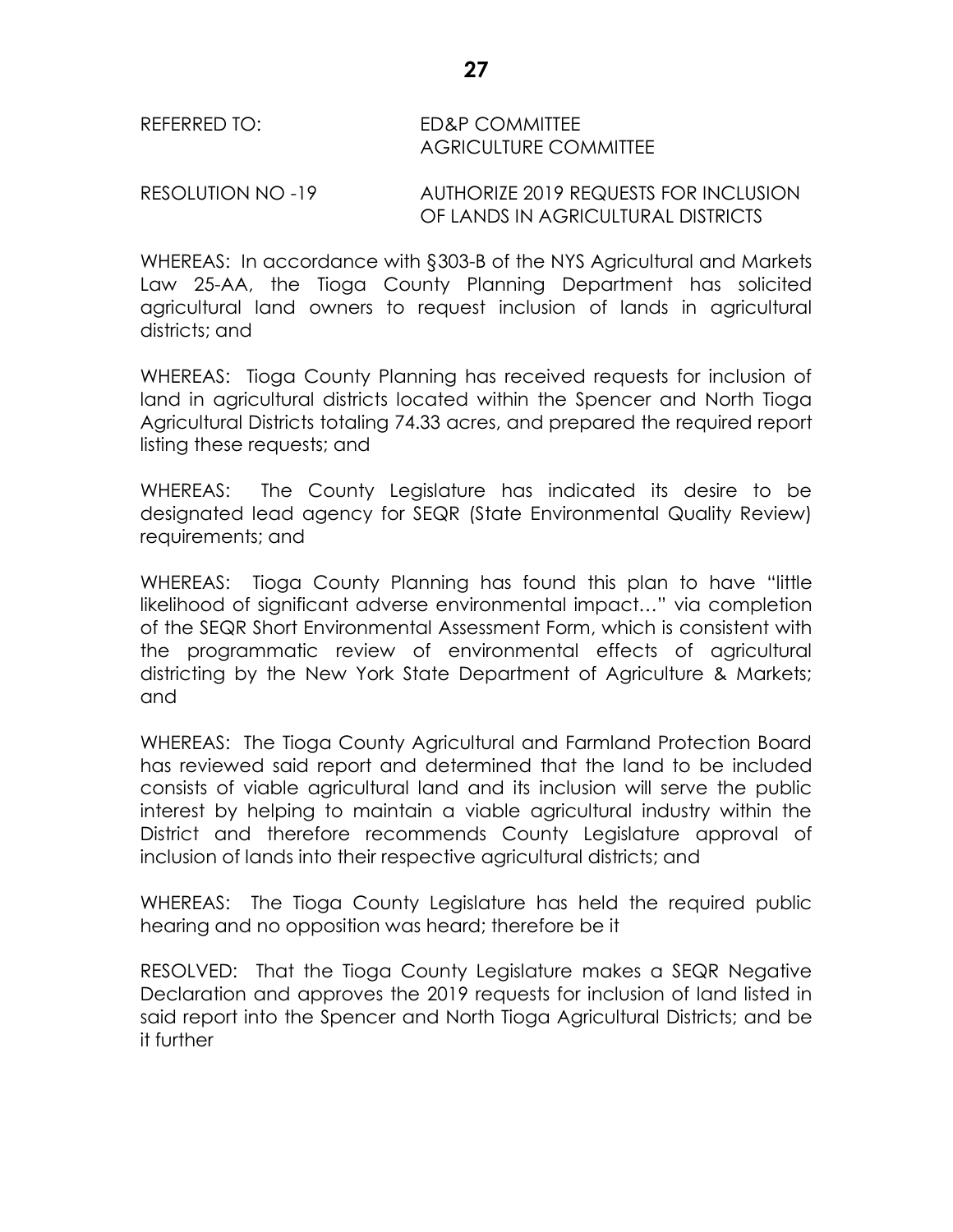RESOLVED: That the Tioga County Legislature directs the Tioga County Planning Department to submit said report to the Commissioner of NYS Department of Agriculture and Markets for final certification; and be it further

RESOLVED: That it is the intent of this body, upon approval by the Commissioner of NYS Department of Agriculture & Markets, to make these inclusions to the Spencer and North Tioga Agricultural Districts effective immediately.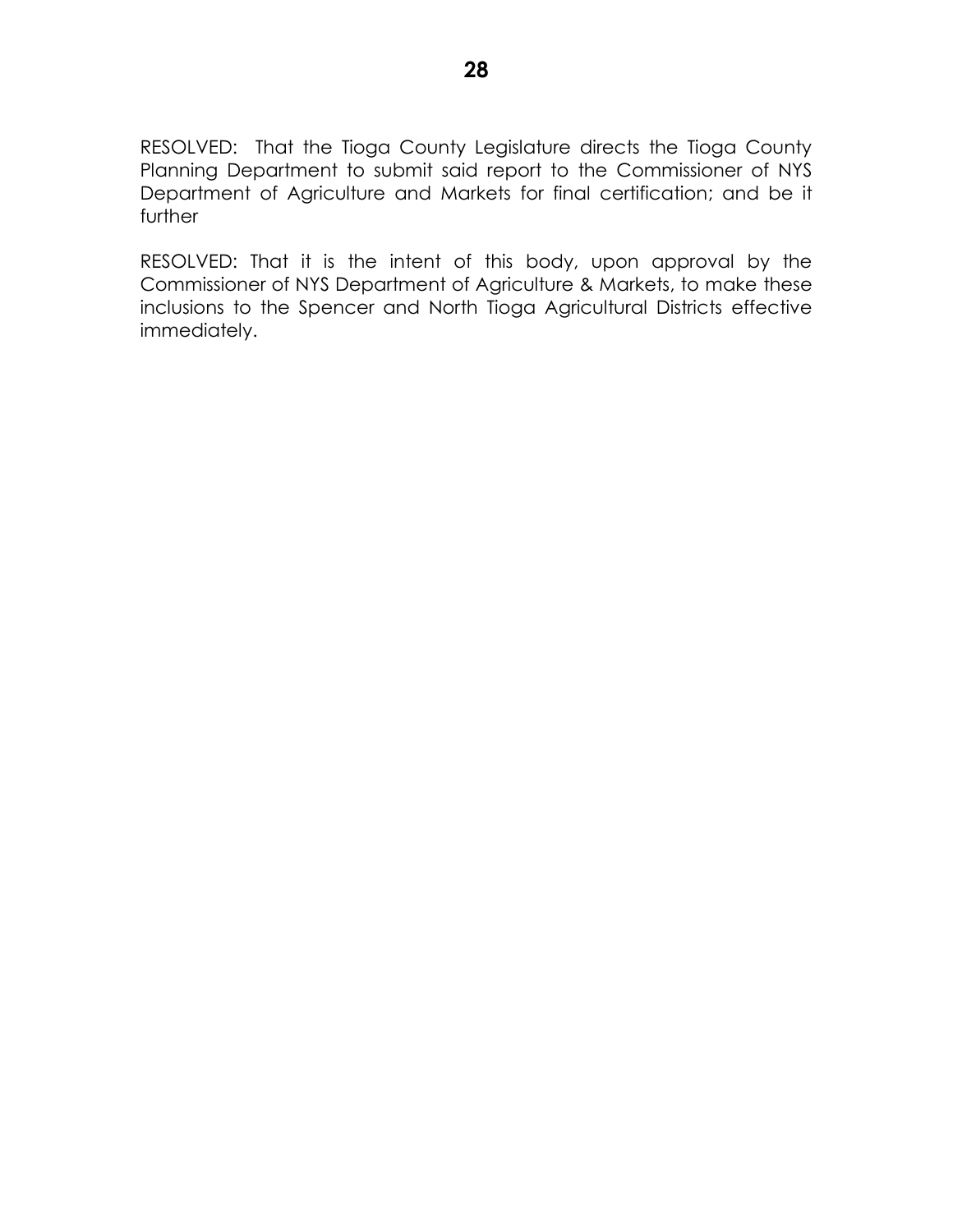RESOLUTION NO: -19 CONTRACT RENEWAL – COTT SYSTEMS, INC.

WHEREAS: The County Clerk's office needs to renew their contract for records management software developed by COTT Systems, Inc.; and

WHEREAS: The County Clerk has budgeted for the cost of the renewal; and

WHEREAS: The contract will be effective from January 1, 2019 through December 31, 2023 at an annual cost of \$26,220.00; therefore be it

RESOLVED: That the County Clerk be authorized to renew the contract for records management services with COTT Systems, Inc. upon approval by the County Attorney.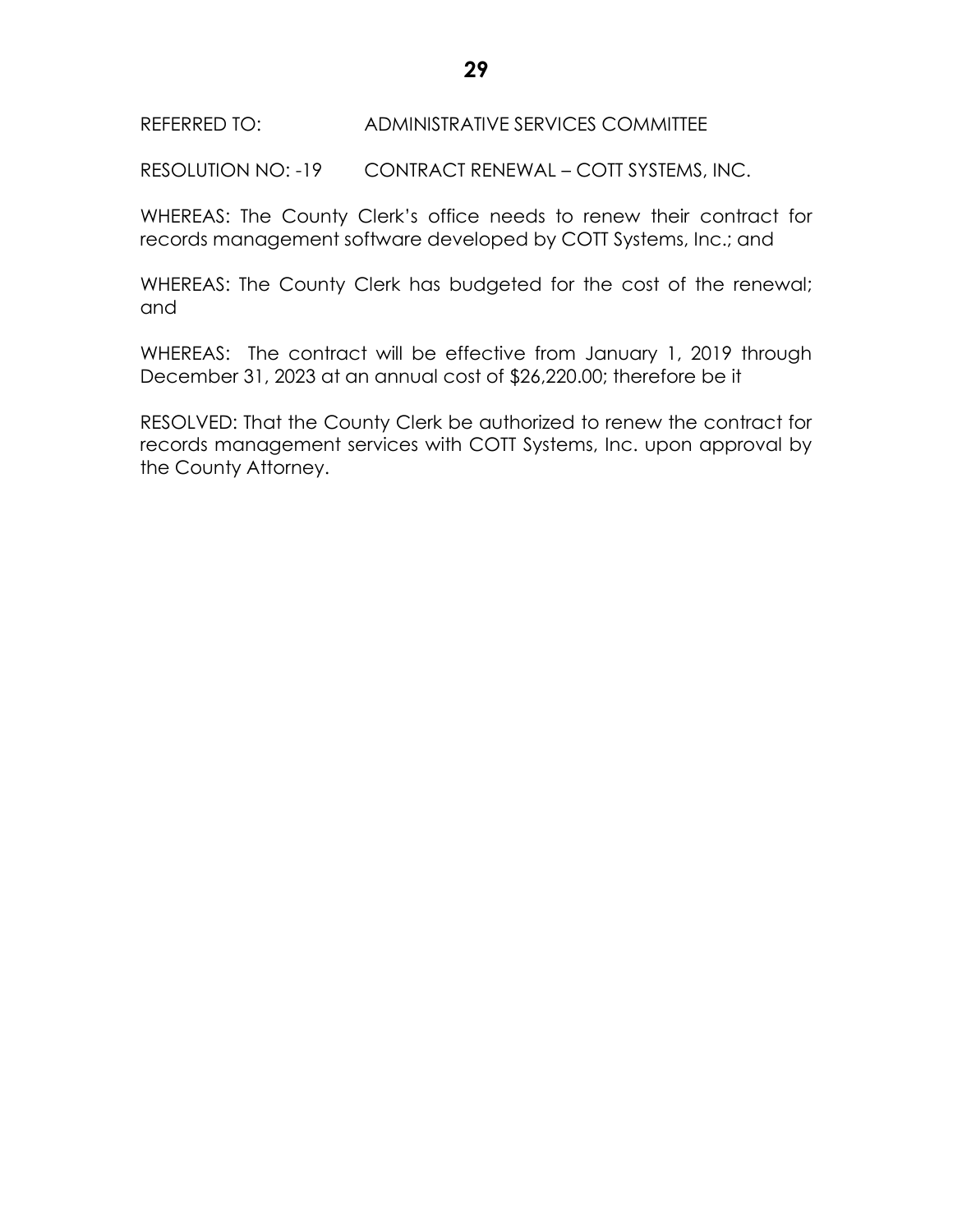### REFERRED TO: ED&P COMMITTEE

## RESOLUTION NO. -19 AUTHORIZING LEGISLATIVE CHAIR SIGNATURE ON NY OWEGO l, LLC, AN AFFILIATE OF DELAWARE RIVER SOLAR, LLC, PAYMENT IN LIEU OF TAX AGREEMENT

WHEREAS: NY Owego I, LLC an affiliate of Delaware River Solar, LLC, hereinafter NY Owego I, LLC, has submitted a Notice of Intent to the Town of Owego that it plans to build and operate a "Solar Energy system" with an expected total capacity of approximately five (5) Megawatts AC; and

WHEREAS: The project location is 4890 Gaskill Road, Town of Owego, County of Tioga, State of New York; and

WHEREAS: The Taxing Jurisdiction is defined as the Town of Owego, the Owego Apalachin Central School District and the County of Tioga; and

WHEREAS: The Taxing Jurisdiction has not opted out of Real Property Tax Law (RPTL) Section 487; and

WHEREAS: The Taxing Jurisdiction has indicated its intent to require a Payment in Lieu of Taxes (PILOT) Agreement with NY Owego I, LLC; and

WHEREAS: Pursuant to RPTL 487, the Taxing Jurisdiction has agreed to place the project as exempt upon the assessment rolls of the Taxing Jurisdiction; and

WHEREAS: NY Owego I, LLC has agreed to make annual lump sum payments to the Taxing Jurisdiction in lieu of real property taxes for a period of fifteen (15) consecutive fiscal tax years; and

WHEREAS: Such fifteen (15) year term shall commence on the first taxable status date selected by NY Owego I, LLC, following the commencement of the construction of the project, and shall end by the fifteenth fiscal year following; and

WHEREAS: The first annual payment shall be in the aggregate amount of \$4,000.00 per built out Megawatt AC of capacity, and thereafter annual payments shall escalate by two percent (2%) per year; and

WHEREAS: The annual payments for the Taxing Jurisdiction shall be made payable to the Town of Owego and mailed to the Town of Owego and are due no later than January 31st of each year; and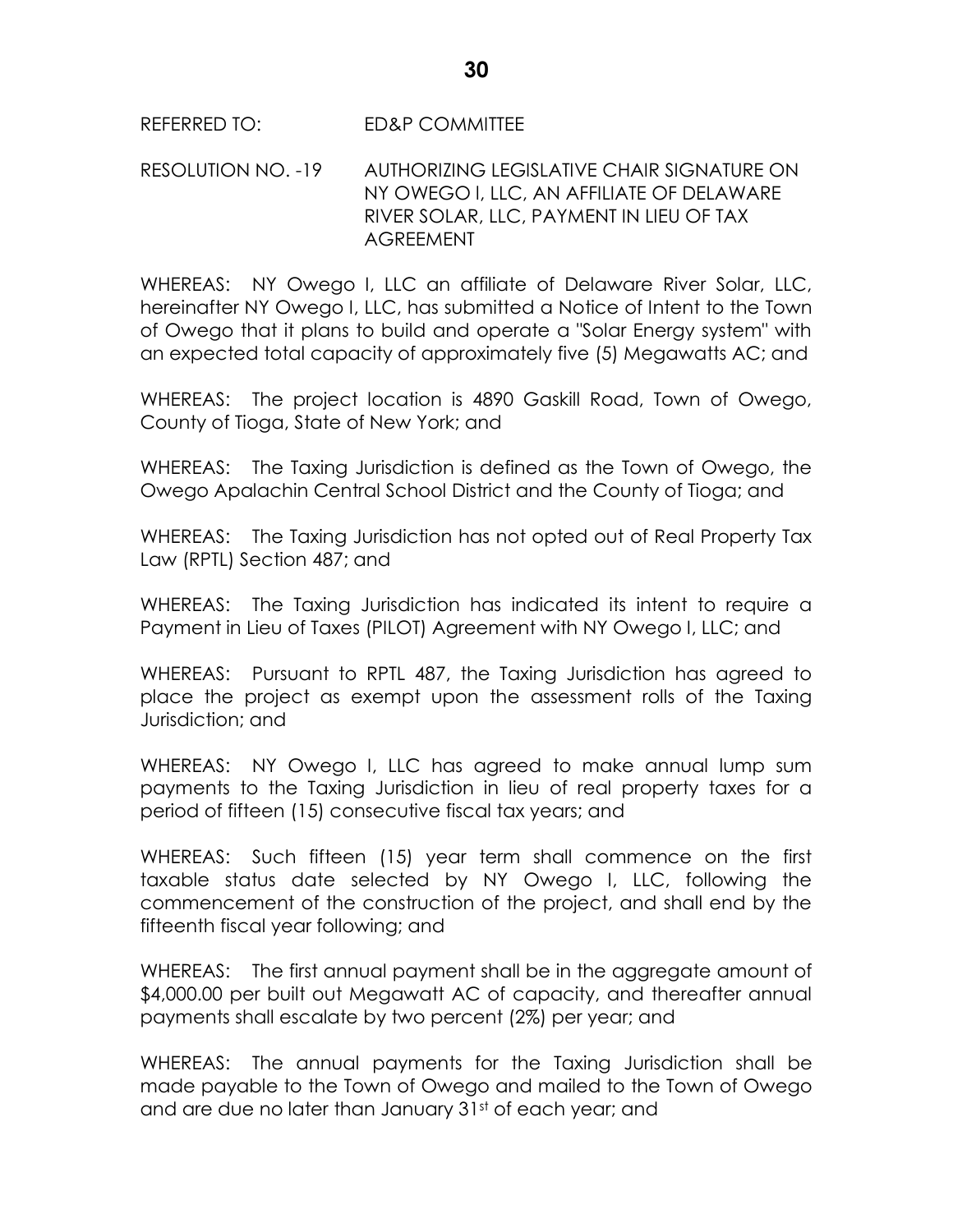WHEREAS: The Town of Owego shall be responsible for distributing the annual payments to the Owego Apalachin Central School District and the County of Tioga; and

WHEREAS: The Taxing Jurisdiction has agreed that the remaining balance of said payments shall be disbursed to the Town of Owego, Owego Apalachin Central School District and County of Tioga in equal portions upon netting out of existing real property tax owed to each entity; therefore be it

RESOLVED: That the Tioga County Legislature agrees to authorize the Legislative Chair to sign the Payment in Lieu of Tax Agreement between NY Owego I, LLC, the Town of Owego, the Owego Apalachin Central School District and Tioga County.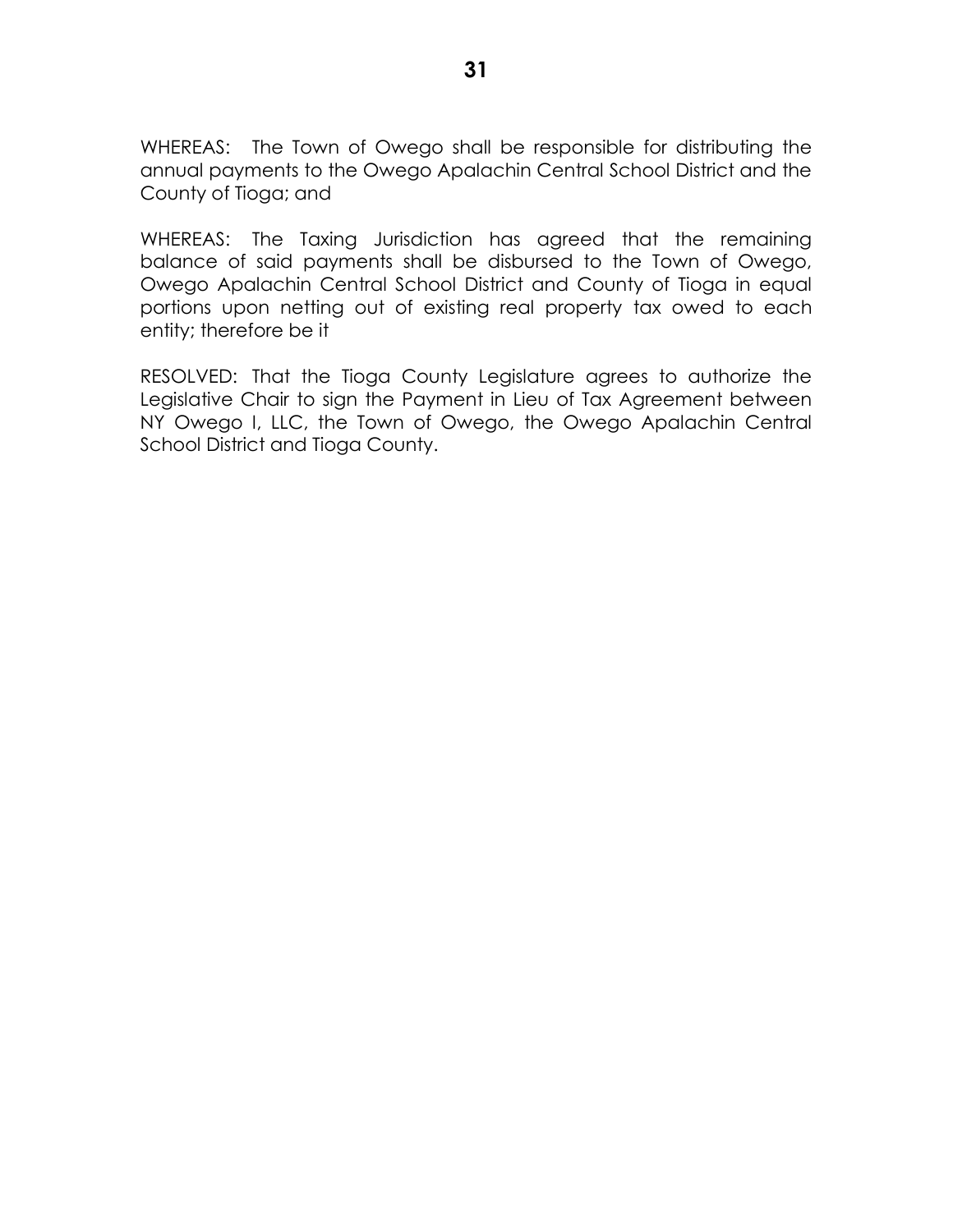REFERRED TO: PUBLIC WORKS

RESOLUTION NO. -19 AWARD DESIGN SERVICES TO HUNT ENGINEERS FOR HALSEY VALLEY ROAD BRIDGE

WHEREAS: Tioga County bonded for a program for rehabilitation of various bridges; and

WHEREAS: The Halsey Valley Road Bridge is a bridge that needs repair due to an inspection; and

WHEREAS: The Commissioner of Public Works received a proposal for design services for this project from Hunt Engineers, Horseheads, NY; and

WHEREAS: The proposal for this bridge came in at \$56,000; therefore be it

RESOLVED: That the Tioga County Legislature approve Hunt Engineers proposal for the Halsey Valley Road Bridge not to exceed \$56,000 to be paid out of the Halsey Valley Road Bridge account H5110 54002 H1905.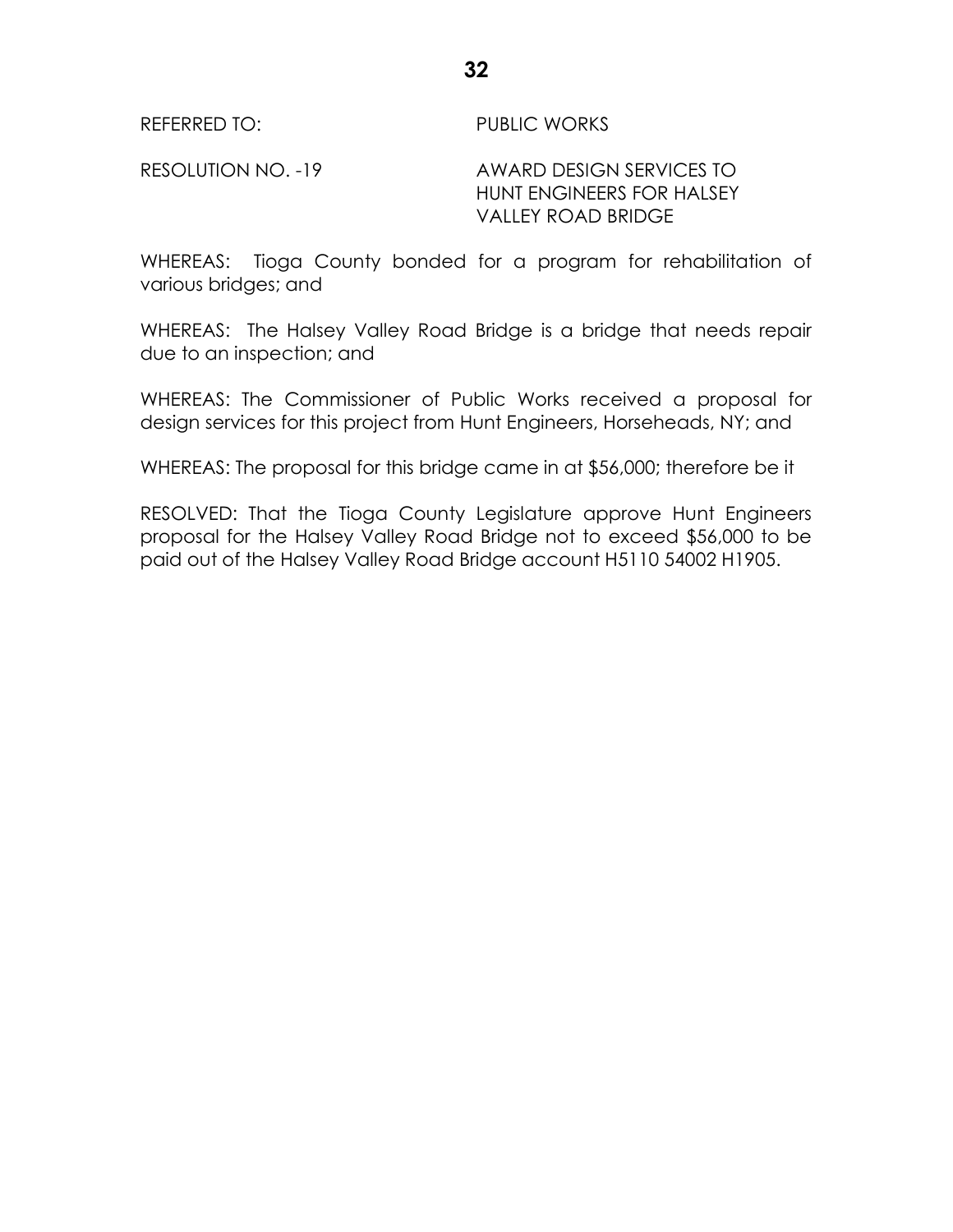REFERRED TO: PUBLIC WORKS COMMITTEE

RESOLUTION NO. -19 AUTHORIZING THE IMPLEMENTATION AND FUNDING OF 100% OF THE COSTS OF A TRANSPORTATION PROJECT WHICH MAY BE ELIGIBLE FOR FEDERAL AID AND OR STATE AID, OR REIMBURSEMENT FROM BRIDGE NY FUNDS

WHEREAS: A project for the rehabilitation of BIN 3335200 – West Creek Road over West Branch Owego Creek, PIN 9754.80, (the Project) is eligible for funding under Title 23 U.S. Code, as amended that calls for the apportionment of the costs of such program to be borne at the ratio of 95% Federal Funds and 5% non-Federal Funds; and

WHEREAS: The County of Tioga will design, let and construct the "project"; and

WHEREAS: The County of Tioga desires to advance the Project by making a commitment of 100% of the costs of the work of the Project of portions thereof;

NOW, THEREFORE, the Tioga County Legislature, duly convened does hereby

RESOLVED: That the Tioga County Legislature hereby approves the above-subject project; and it is hereby further

RESOLVED: That the Tioga County Legislature hereby authorizes the County of Tioga to pay 100% of the cost of the Preliminary Engineering / Design work for the Project or portions thereof, with the understanding that qualified costs may be eligible for Federal-aid, State-aid, or reimbursement from Bridge NY funds; and it is further

RESOLVED: That the sum of \$350,000 is hereby appropriated from West Creek Road Bridge account H5110.540004.H1904 and made available to cover the costs of participation in the above phases of the Project; and it is further

RESOLVED: That the Tioga County Legislature hereby agrees that the County of Tioga shall be responsible for all costs of the project which exceed the amount of Federal-aid, State-aid, or NY Bridge Funding Awarded to the County of Tioga; and it is further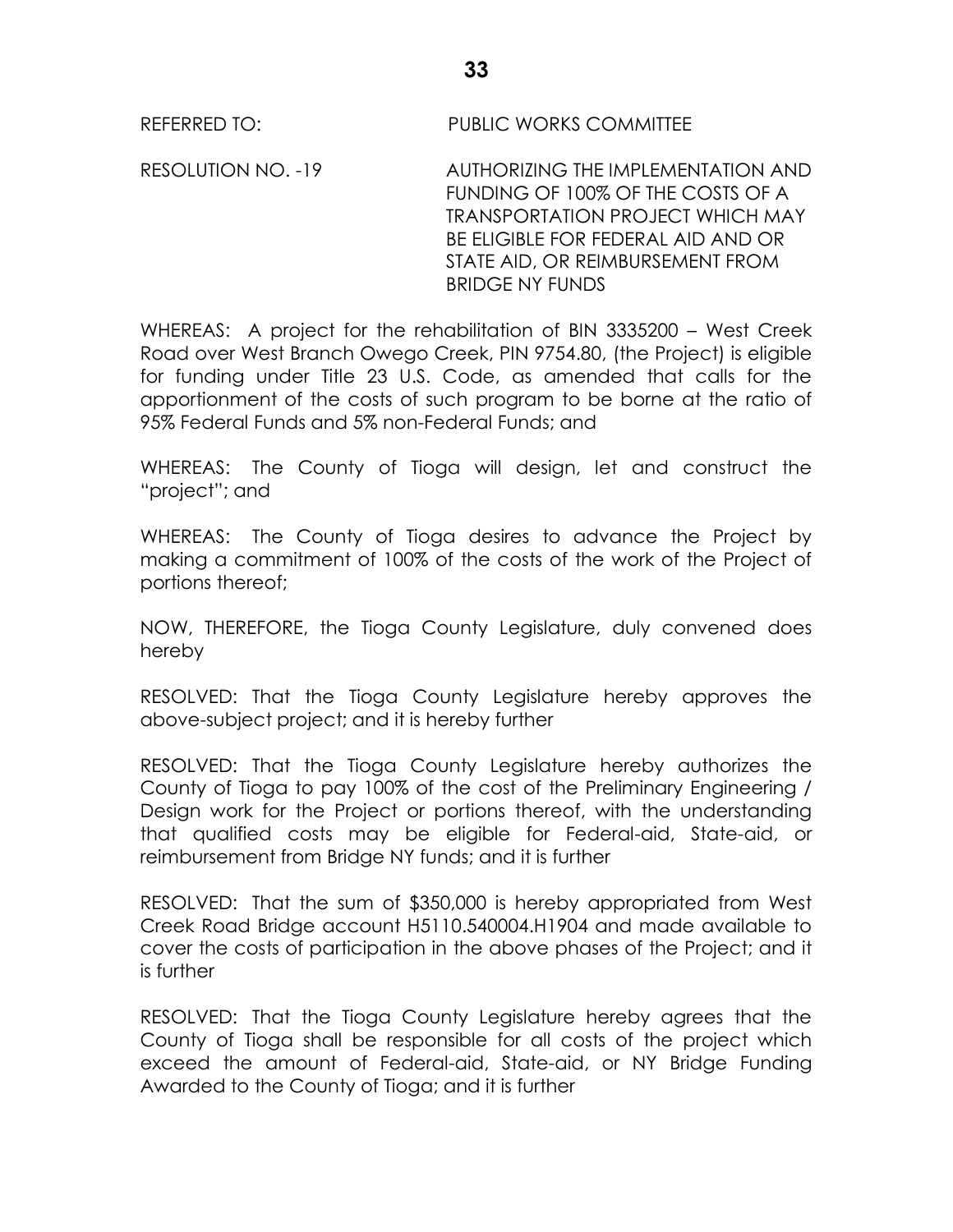RESOLVED: That in the event the Project costs not covered by Federalaid, State-aid, or NY Bridge funding exceeds the amount appropriated above, the Tioga County Legislature shall convene as soon as possible to appropriate said excess amount immediately upon notification by the New York State Department of Transportation thereof, and it is further

RESOLVED: That the County of Tioga hereby agrees that construction of the Project shall begin no later than twenty-four (24) months after award and that the construction phase of the Project shall be completed within thirty (30) months; and it is further

RESOLVED: That the Chair of the Tioga County Legislature be and is hereby authorized to execute on behalf of the County of Tioga, all necessary Agreements, certifications or reimbursement requests for Federal Aid and/or State Aid with the New York State Department of Transportation in connection with the advancement or approval of the Project and providing for the administration of the Project and the County of Tioga's funding of project costs and permanent funding of the local share of federal-aid and state-aid eligible Project costs and all Project costs within appropriations therefore that are not so eligible, and it is further

RESOLVED: That a certified copy of this resolution be filed with the New York State Commissioner of Transportation by attaching it to any necessary Agreement in connection with the Project, and it is further

RESOLVED: That this Resolution shall take effect immediately.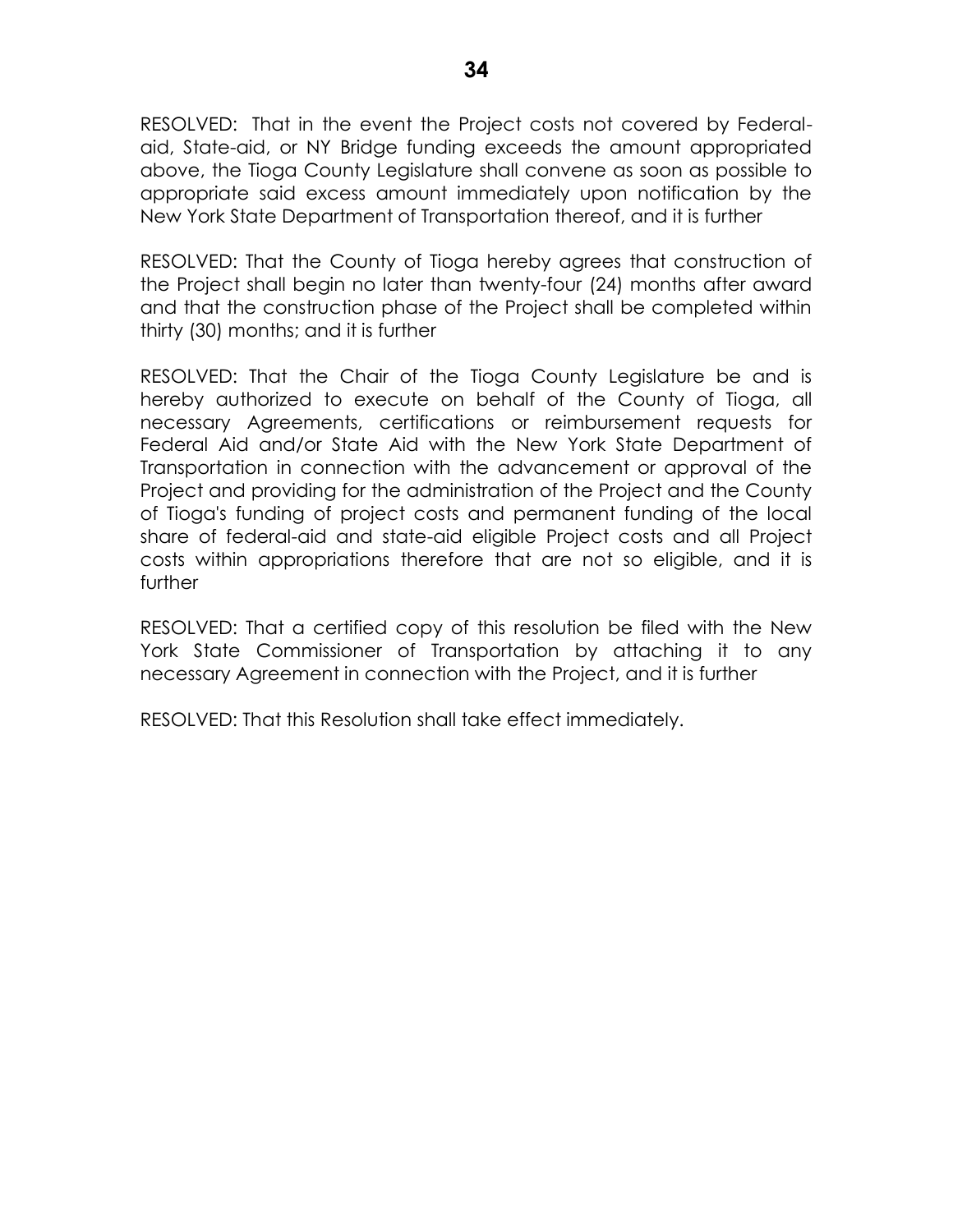#### REFERRED TO: PUBLIC WORKS COMMITTEE PERSONNEL COMMITTEE

RESOLUTION NO. -19 CREATE TWO (2), FULL-TIME

TEMPORARY CONSTRUCTION INSPECTOR POSITIONS PUBLIC WORKS

WHEREAS: There will be a need for the Public Works Department to employ inspectors to monitor construction projects occurring on county roads and bridges during the 2019 construction season; and

WHEREAS: The Commissioner of Public Works has identified a cost savings by creating two (2) full-time, temporary Construction Inspectors who possess the necessary credentials through the National Institute for Certification in Engineering Technologies (NICET) and to work for a duration of at least 12, but no more than 25 weeks during 2019; therefore be it

RESOLVED: That the Commissioner of Public Works is hereby authorized to create two (2) full-time, temporary Construction Inspector positions effective May 1, 2019 at an hourly range between \$25.00 (NICET Level II) to \$50.00 (NICET Level IV); and be it further

RESOLVED: That two (2) Construction Inspectors will be employed for a temporary duration not to exceed 25 weeks.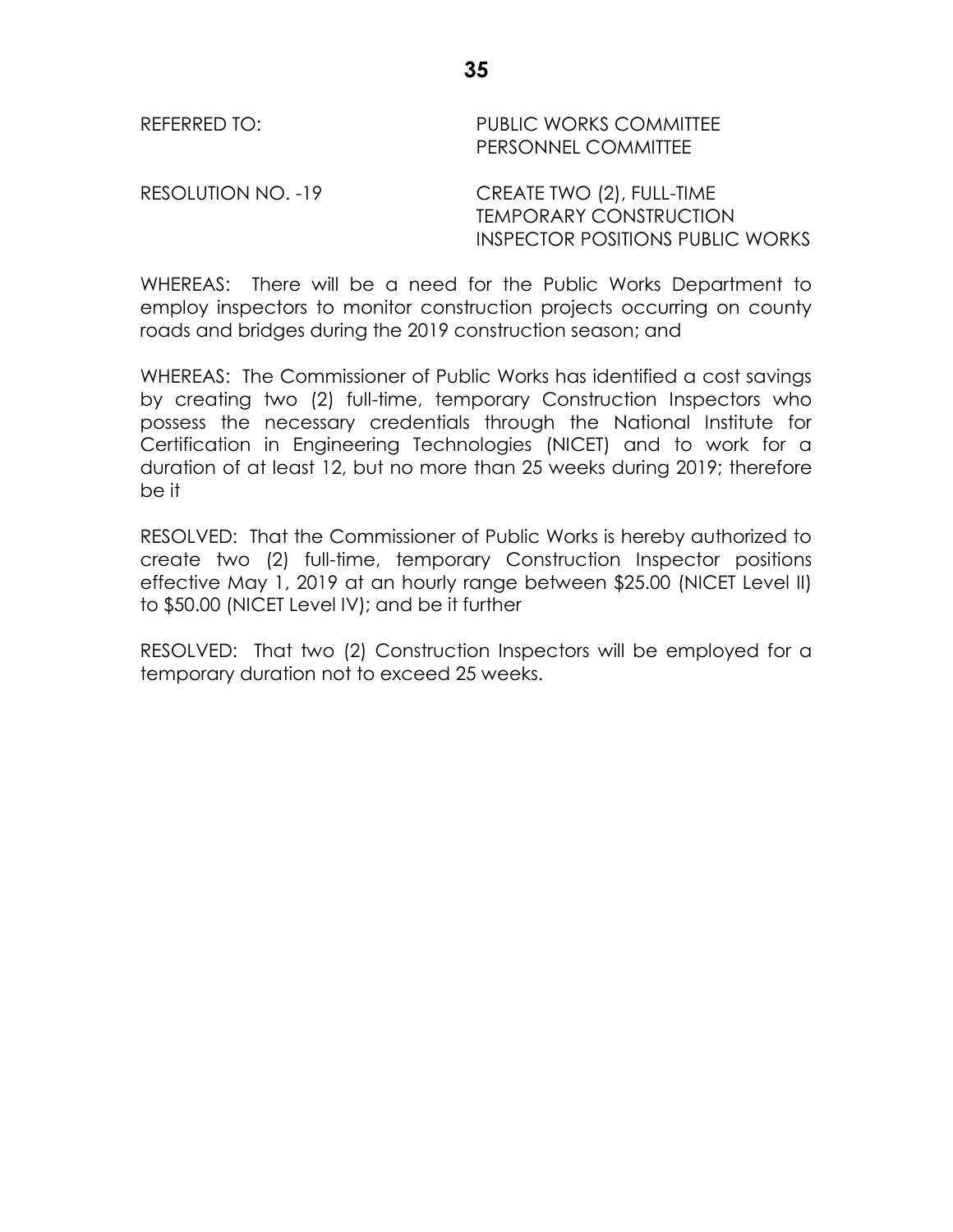| REFERRED TO:              | <b>HEALTH &amp; HUMAN SERVICES</b><br><b>COMMITTEE</b><br>PERSONNEL COMMITTEE                                    |
|---------------------------|------------------------------------------------------------------------------------------------------------------|
| <b>RESOLUTION NO. -19</b> | AUTHORIZE TO CREATE AND<br>FILL ONE (1) TEMPORARY, FULL-<br>TIME PUBLIC HEALTH NURSE<br>PUBLIC HEALTH DEPARTMENT |

WHEREAS: Legislative approval is required to authorize the creation of positions within Tioga County; and

WHEREAS: Due to a reassignment of duties within the Public Health Department, the Public Health Director has a need to create and fill a temporary, full-time Public Health Nurse position for a duration not to exceed beyond August 30, 2019; therefore be it

RESOLVED: That the Legislature authorizes the Public Health Director to create and fill one (1) temporary, full-time Public Health Nurse position at an hourly rate of \$25.51 effective March 18, 2019; and be it further

RESOLVED: That said temporary position shall end on or before August 30, 2019.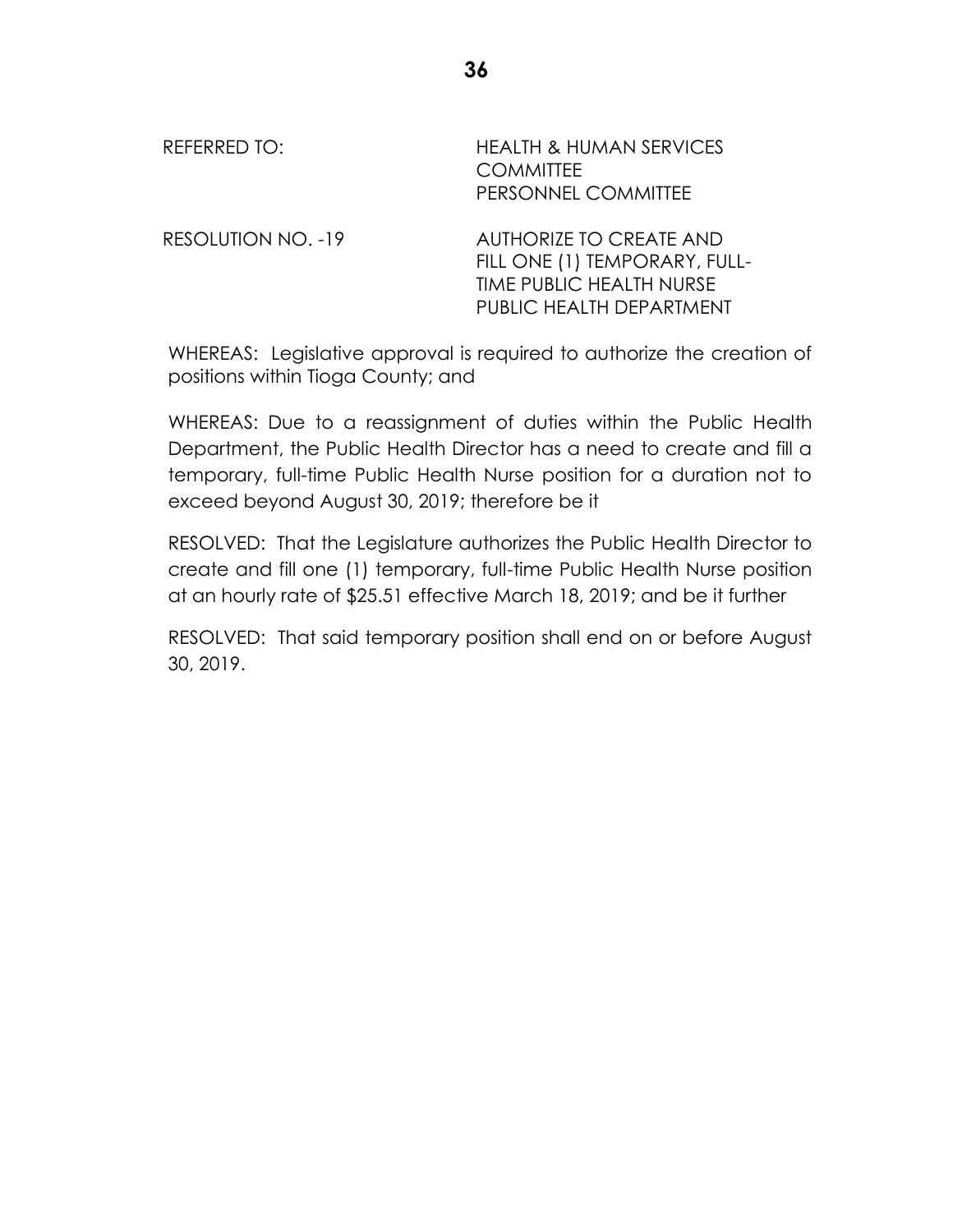| REFERRED TO:       | <b>HEALTH &amp; HUMAN SERVICES</b><br><b>COMMITTEE</b><br>PERSONNEL COMMITTEE                                                                                         |
|--------------------|-----------------------------------------------------------------------------------------------------------------------------------------------------------------------|
| RESOLUTION NO. -19 | <b>AUTHORIZE TO CREATE AND</b><br>FILL ONE PART-TIME PUBLIC<br>HEALTH NURSE AND ABOLISH<br>ONE PART-TIME REGISTERED<br>PROFESSIONAL NURSE<br>PUBLIC HEALTH DEPARTMENT |

WHEREAS: Legislative approval is required to authorize the creation and abolishment of positions within Tioga County; and

WHEREAS: Due to a reassignment of duties within the Public Health Department, the Public Health Director has a need to create and fill a part-time Public Health Nurse position; and

WHEREAS: Upon creation of said position, the Public Health Director intends to fill the position with Jessica Lovell, who currently serves as a part-time Registered Professional Nurse; therefore be it

RESOLVED: That the Legislature authorizes the Public Health Director to create and fill one part-time Public Health Nurse position at an hourly rate of \$25.51effective March 16, 2019; and be it further

RESOLVED: That the part-time, Registered Professional Nurse position Ms. Lovell vacates shall be abolished effective March 16, 2019.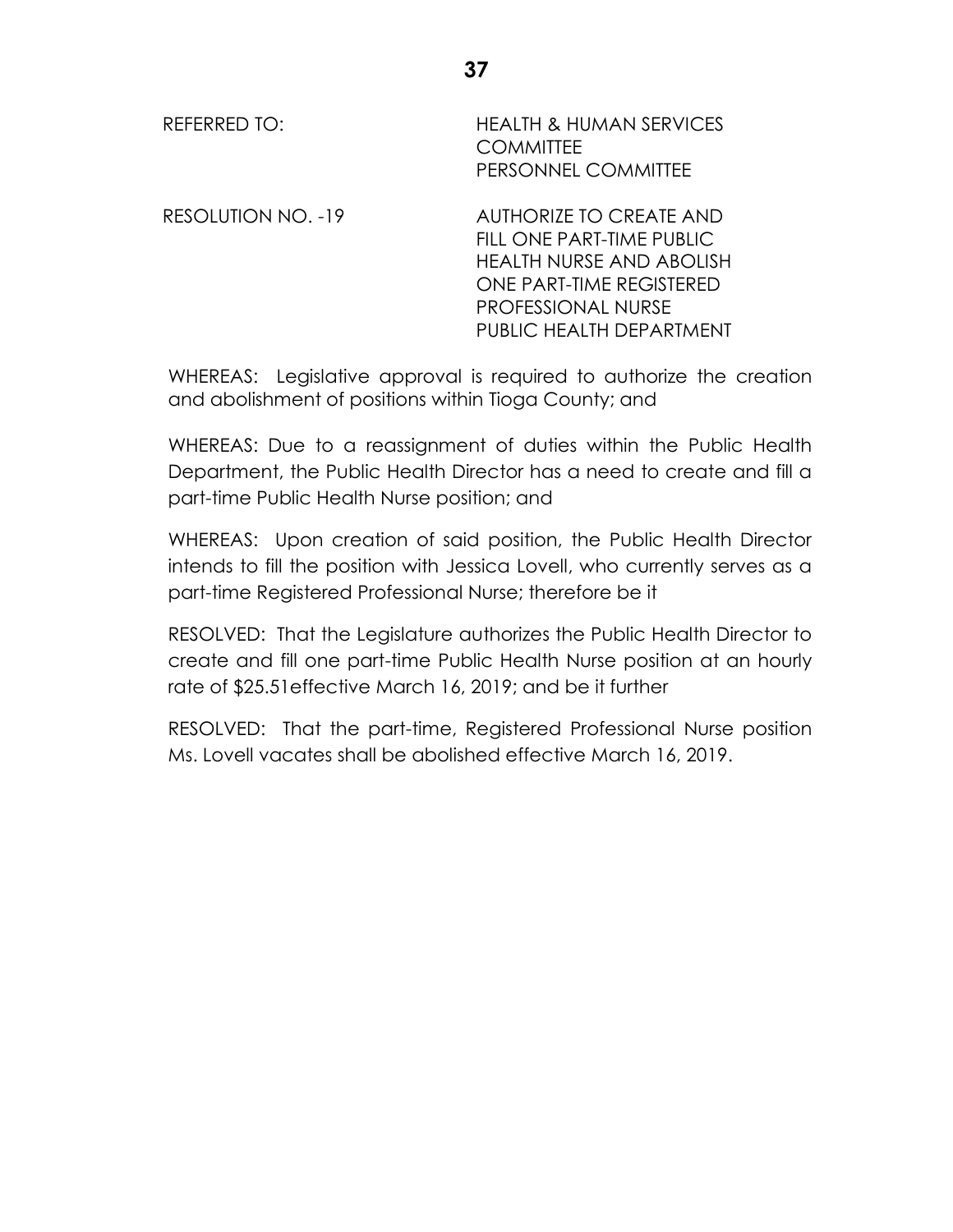REFERRED TO: HEALTH & HUMAN SERVICES **COMMITTEE** PERSONNEL COMMITTEE

RESOLUTION NO. -19 AUTHORIZE OUT OF TITLE PAY PUBLIC HEALTH DEPARTMENT

WHEREAS: In accordance with the CSEA collective bargaining agreement Article 4, Section E, Legislative approval is required to authorize out of title pay; and

WHEREAS: Due to a resignation, a Supervising Public Health Nurse position has been vacant within the Public Health Department since February 9, 2019; and

WHEREAS: Due to the needs of the department, the Public Health Director assigned Supervising Public Health Nurse duties to Barbara Bilbrey, Public Health Nurse, as of February 11, 2019; and

WHEREAS: The Public Health Director has an ongoing need to continue having Ms. Bilbrey perform out-of-title work beyond 20 calendar days and until staff changes have been determined; therefore be it

RESOLVED: That the Legislature authorizes out-of-title pay for Barbara Bilbrey, which is reflective of a retroactive increase of \$4,846 effective February 11, 2019; and be it further

RESOLVED: That said out-of-title pay shall continue until such time as determined by the Public Health Director.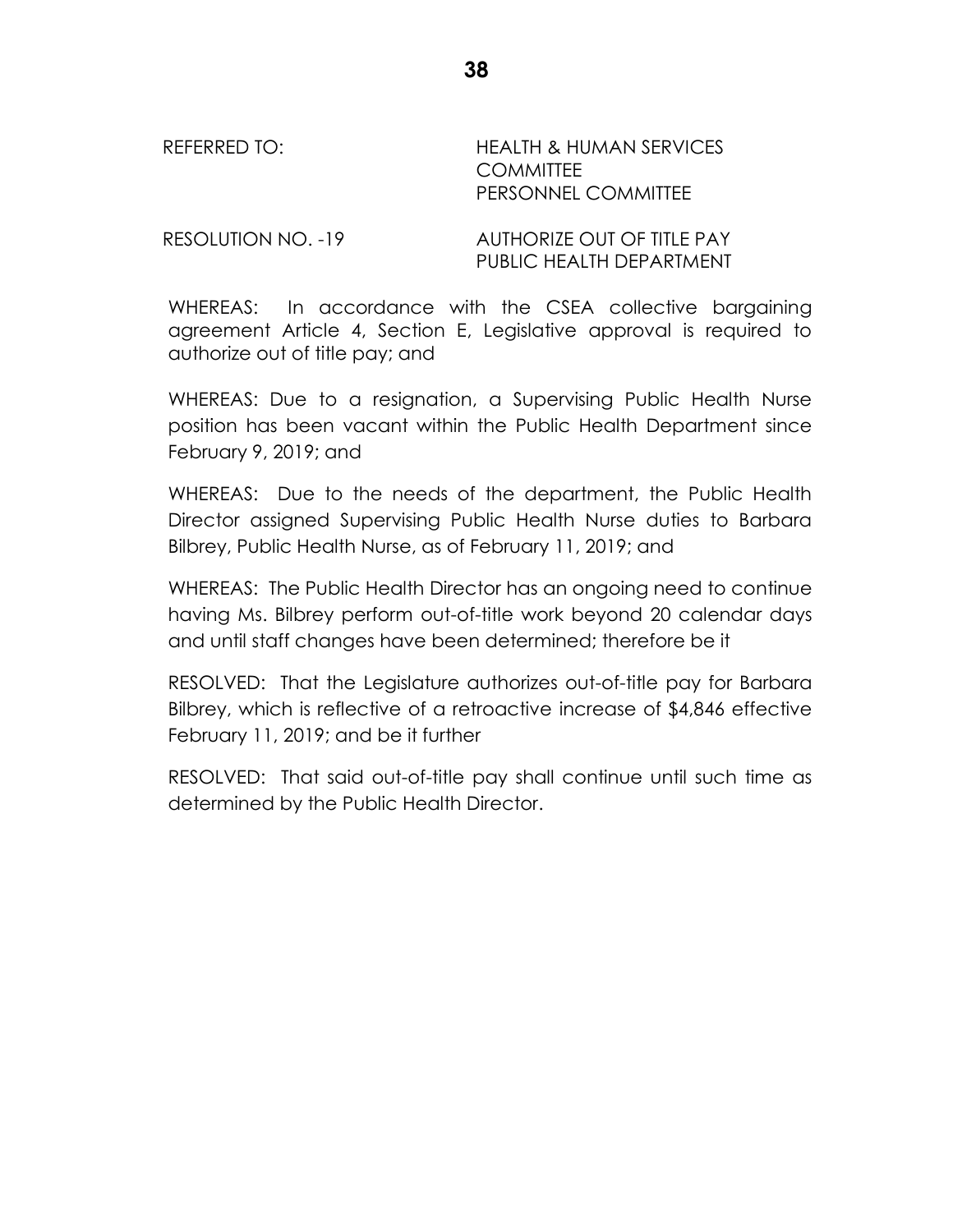REFERRED TO: PERSONNEL COMMITTEE

RESOLUTION NO. -19 RETITLE AND AMEND CLASSIFICATIONS WITHIN PROBATION SERIES PERSONNEL DEPARTMENT

WHEREAS: Legislative approval is required to abolish and create any job title within Tioga County; and

WHEREAS: Due to adopted changes to the New York Codes, Rules and Regulations (NYCRR), Title 9, Appendix H-10 *Standard Specifications for Professional Probation Positions*, the Personnel Officer is required to adopt the new job class specifications for Probation positions within the Tioga County Probation Department as follows:

Current title & Allocation New title Probation Officer (CSEA SG XI) Probation Officer 1 Sr. Probation Officer (CSEA SG XII) Probation Officer 2/Senior Probation **Officer** Probation Supervisor (CSEA SG XV)Probation Supervisor 1 Probation Director I (Non-union) Probation Director (Group A)

and

WHEREAS: Salary allocations for the above new titles will remain consistent with the current title's salary allocation and incumbents shall have a continuation of status under civil service laws and rules; therefore be it

RESOLVED: That for the purpose of retitling and amending classifications, the Tioga County Legislature authorizes the abolishment of the following full-time titles: Probation Officer, Sr. Probation Officer, Probation Supervisor, and Probation Director I and authorizes the creation of the following full-time titles: Probation Officer 1 (CSEA SG XI), Probation Officer 2/Senior Probation Officer (CSEA SG XII), Probation Supervisor 1(CSEA SG XV), and Probation Director (Group A) (Non-union) effective March 16, 2019; and be it further

RESOLVED: That a final notification will be provided to department heads and employees impacted by these changes.